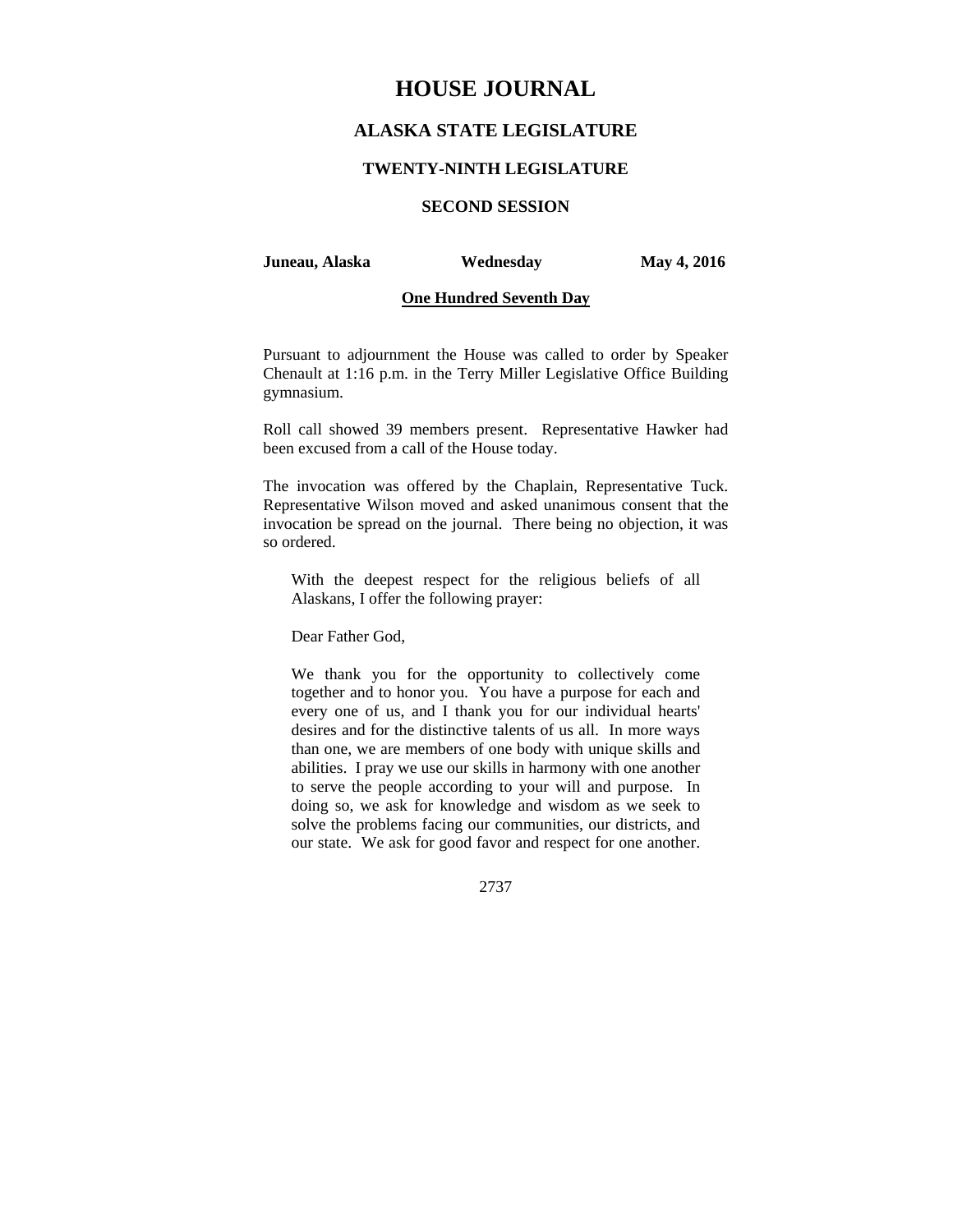As iron sharpens iron, we pray that we sharpen one another. Please continue to bless our lives, our families, and the greater people of Alaska with good health and prosperity. With all those who may agree, we pray in your name. Amen.

The Pledge of Allegiance was led by Representative Spohnholz.

### **CERTIFICATION OF THE JOURNAL**

Representative Millett moved and asked unanimous consent that the journal for the 106th legislative day be approved as certified by the Chief Clerk. There being no objection, it was so ordered.

#### **MESSAGES FROM THE SENATE**

#### **HB 137**

A message dated May 4, 2016, was read stating the Senate failed to recede from its amendment to:

### CS FOR HOUSE BILL NO. 137(FIN) am

"An Act raising certain fees related to sport fishing, hunting, and trapping; relating to the fish and game fund; providing for the repeal of the sport fishing surcharge and sport fishing facility revenue bonds; replacing the permanent sport fishing, hunting, or trapping identification card for certain residents with an identification card valid for three years; relating to hunting and fishing by proxy; relating to fish and game conservation decals; raising the age of eligibility for a sport fishing, hunting, or trapping license exemption for state residents; raising the age at which a state resident is required to obtain a license for sport fishing, hunting, or trapping; and providing for an effective date."

namely:

# SENATE CS FOR CS FOR HOUSE BILL NO. 137(FIN) am S

"An Act establishing an intensive management surcharge; providing for the repeal of the intensive management surcharge; establishing certain special hunting and fishing licenses and permits for residents with developmental disabilities; establishing a separate sustainable wildlife account in the fish and game fund;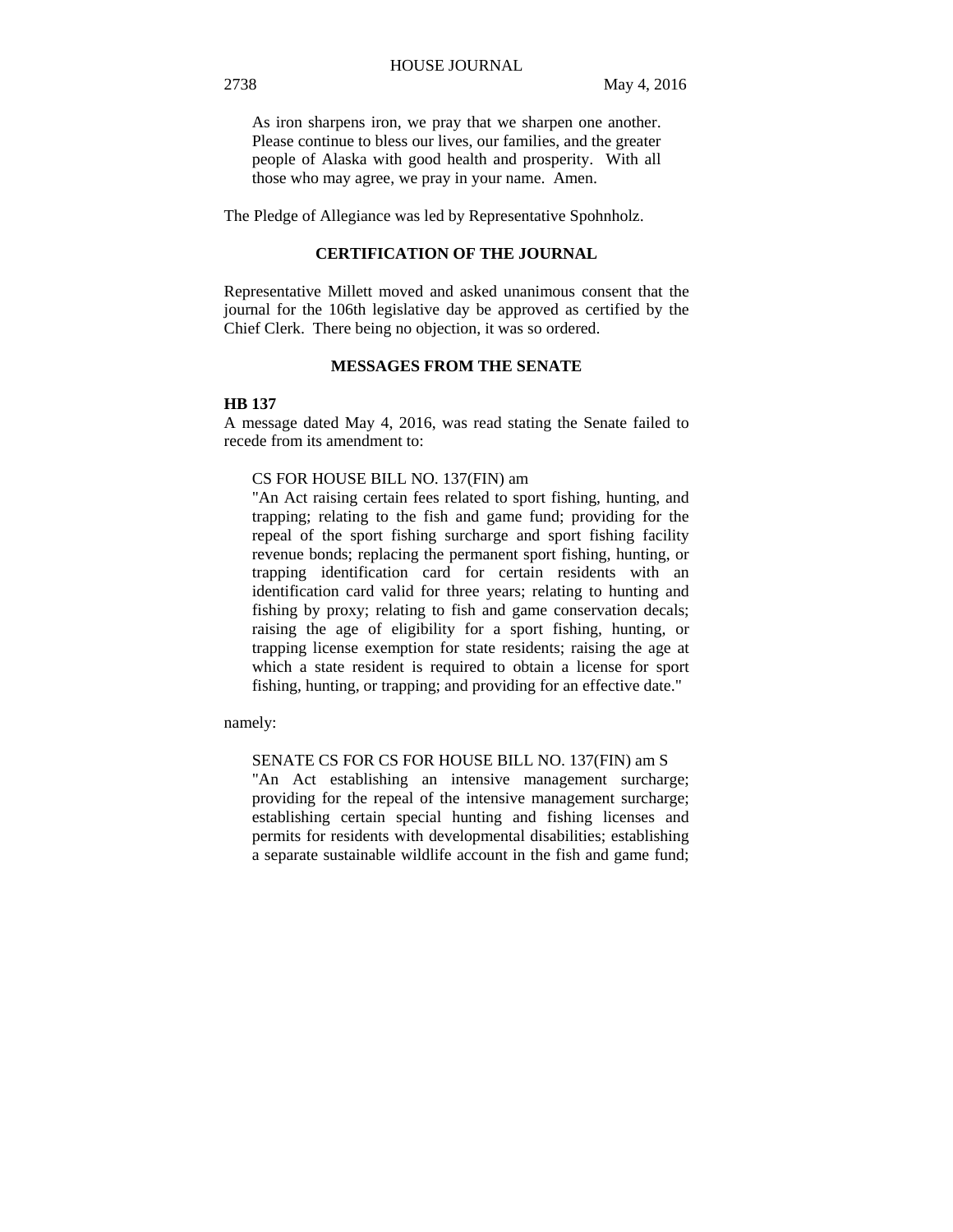raising certain fees related to sport fishing, hunting, and trapping; relating to the fish and game fund; providing for the repeal of the sport fishing surcharge and sport fishing facility revenue bonds; relating to the regulation of nonresident hunters; relating to hunting and fishing by proxy; relating to fish and game conservation decals; raising the age at which a state resident is required to obtain a license for sport fishing, hunting, or trapping; relating to the Chitina dip net fishery; and providing for an effective date."

(SCR 22 – title change resolution)

The President appointed the following members to a Conference Committee to meet with a like committee from the House to consider the bills:

 Senator Giessel, Chair Senator Stoltze Senator Stevens

The House members of the Conference Committee were appointed April 20, 2016 (page 2551).

#### **HB 156**

A message dated May 4, 2016, was read stating the Senate adopted the Conference Committee report on CSHB 156(EDC) am and SCS CSHB 156(FIN), thus adopting:

# SENATE CS FOR CS FOR HOUSE BILL NO. 156(FIN)

"An Act relating to a parent's right to direct the education of a child; relating to the duties of the state Board of Education and Early Development, the Department of Education and Early Development, school boards, and school districts; relating to public school curriculum and assessments; relating to compliance with federal education laws; relating to public school accountability; relating to a statewide assessment plan and review of education laws and regulations; repealing the minimum expenditure for instruction for school districts; relating to sex education, human reproduction education, and human sexuality education; relating to suicide awareness and prevention training; relating to contracts for student assessments; relating to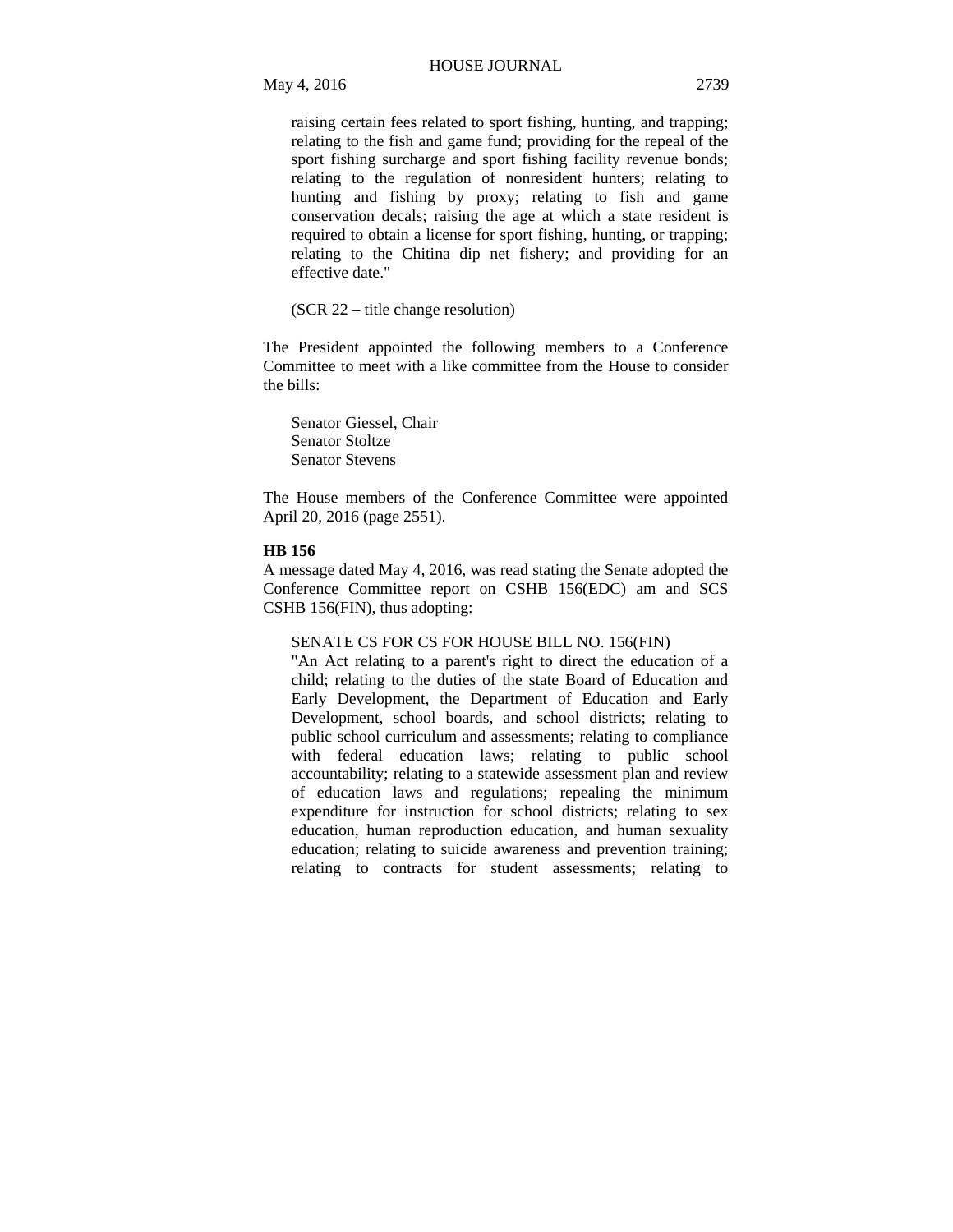questionnaires and surveys administered in public schools; relating to physical examinations for teachers; and providing for an effective date."

The report is under Unfinished Business.

#### **SB 196**

A message dated May 4, 2016, was read stating the Senate adopted the Conference Committee with limited powers of free conference report on HCS CSSB 196(FIN) and CSSB 196(FIN), thus adopting:

#### CONFERENCE CS FOR SENATE BILL NO. 196

"An Act relating to the amount appropriated for power cost equalization; relating to the use of certain unexpended earnings from the power cost equalization endowment fund; and providing for an effective date."

The House adopted CCS SB 196 (page 2590).

### **UNFINISHED BUSINESS**

### **HB 156**

Representative Millett moved and asked unanimous consent that the House consider the Conference Committee report (page 2648) on CSHB 156(EDC) am and SCS CSHB 156(FIN). There being no objection, it was so ordered.

Representative Millett moved that the House adopt the Conference Committee report, thus adopting the following:

#### SENATE CS FOR CS FOR HOUSE BILL NO. 156(FIN)

"An Act relating to a parent's right to direct the education of a child; relating to the duties of the state Board of Education and Early Development, the Department of Education and Early Development, school boards, and school districts; relating to public school curriculum and assessments; relating to compliance with federal education laws; relating to public school accountability; relating to a statewide assessment plan and review of education laws and regulations; repealing the minimum expenditure for instruction for school districts; relating to sex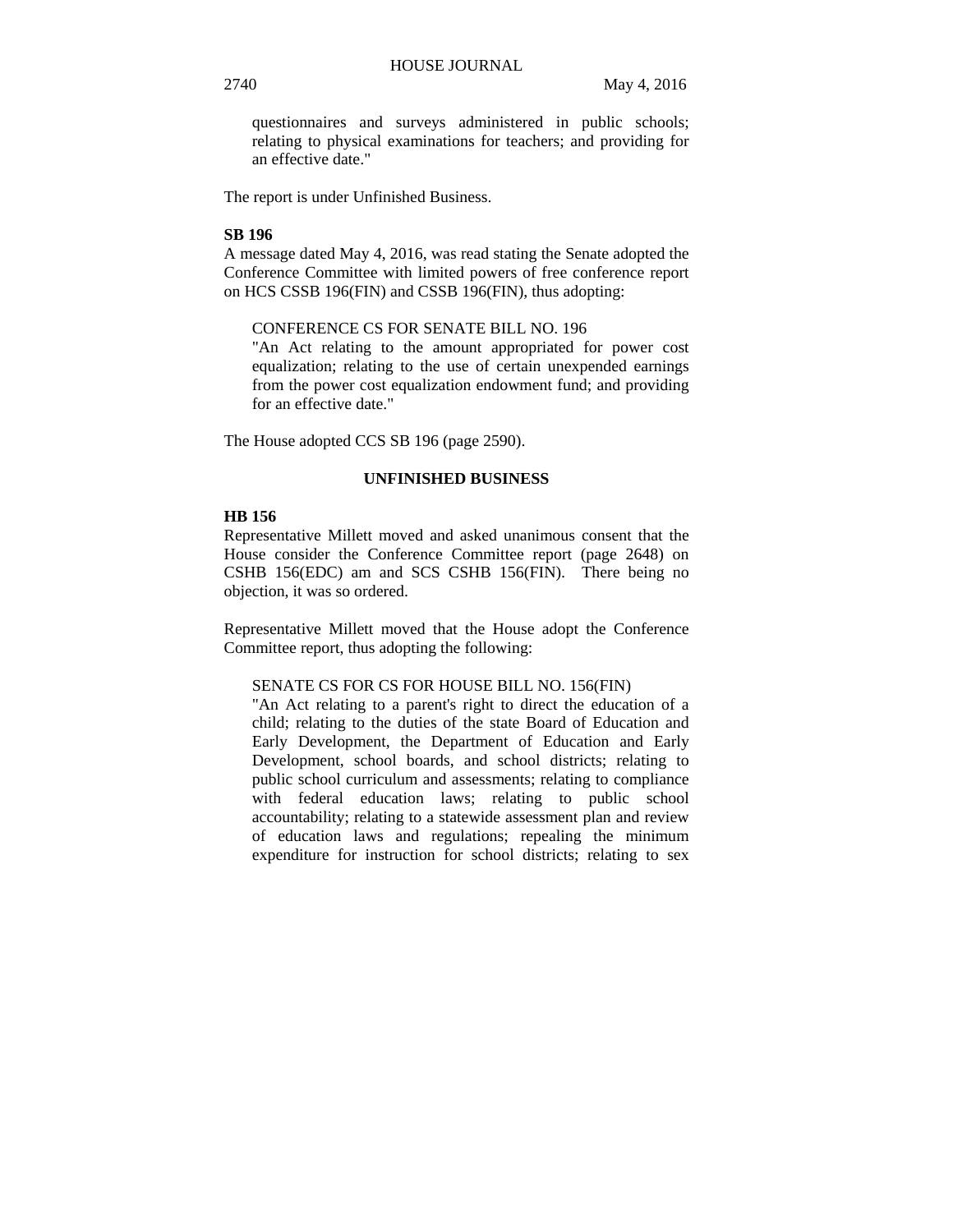May 4, 2016 2741

education, human reproduction education, and human sexuality education; relating to suicide awareness and prevention training; relating to contracts for student assessments; relating to questionnaires and surveys administered in public schools; relating to physical examinations for teachers; and providing for an effective date."

The question being: "Shall the House adopt the report?" The roll was taken with the following result:

# SCS CSHB 156(FIN)

Adopt

# **YEAS: 20 NAYS: 19 EXCUSED: 1 ABSENT: 0**

Yeas: Olson, Pruitt, Reinbold, Saddler, Talerico, Thompson, Tilton, Vazquez, Wilson, Colver, Gattis, Hughes, Johnson, Keller, LeDoux, Lynn, Millett, Neuman, Chenault, Munoz

Nays: Ortiz, Seaton, Spohnholz, Stutes, Tarr, Tuck, Wool, Claman, Drummond, Edgmon, Foster, Gara, Guttenberg, Josephson, Kawasaki, Kito, Kreiss-Tomkins, Nageak, Herron

Excused: Hawker

Munoz changed from "NAY" to "YEA". Herron changed from "YEA" to "NAY"

And so, the House failed to adopt SCS CSHB 156(FIN).

SCS CSHB 156(FIN)(fld H) was referred to the Chief Clerk for engrossment.

### **CONSIDERATION OF THE DAILY CALENDAR**

# **SENATE BILLS IN THIRD READING**

# **SB 91**

The following was before the House in second reading (page 2608) with Amendment No. 35 (page 2734) moved and pending:

## HOUSE CS FOR CS FOR SS FOR SENATE BILL NO. 91(FIN) am H

"An Act relating to civil in rem forfeiture actions; relating to criminal law and procedure; relating to controlled substances;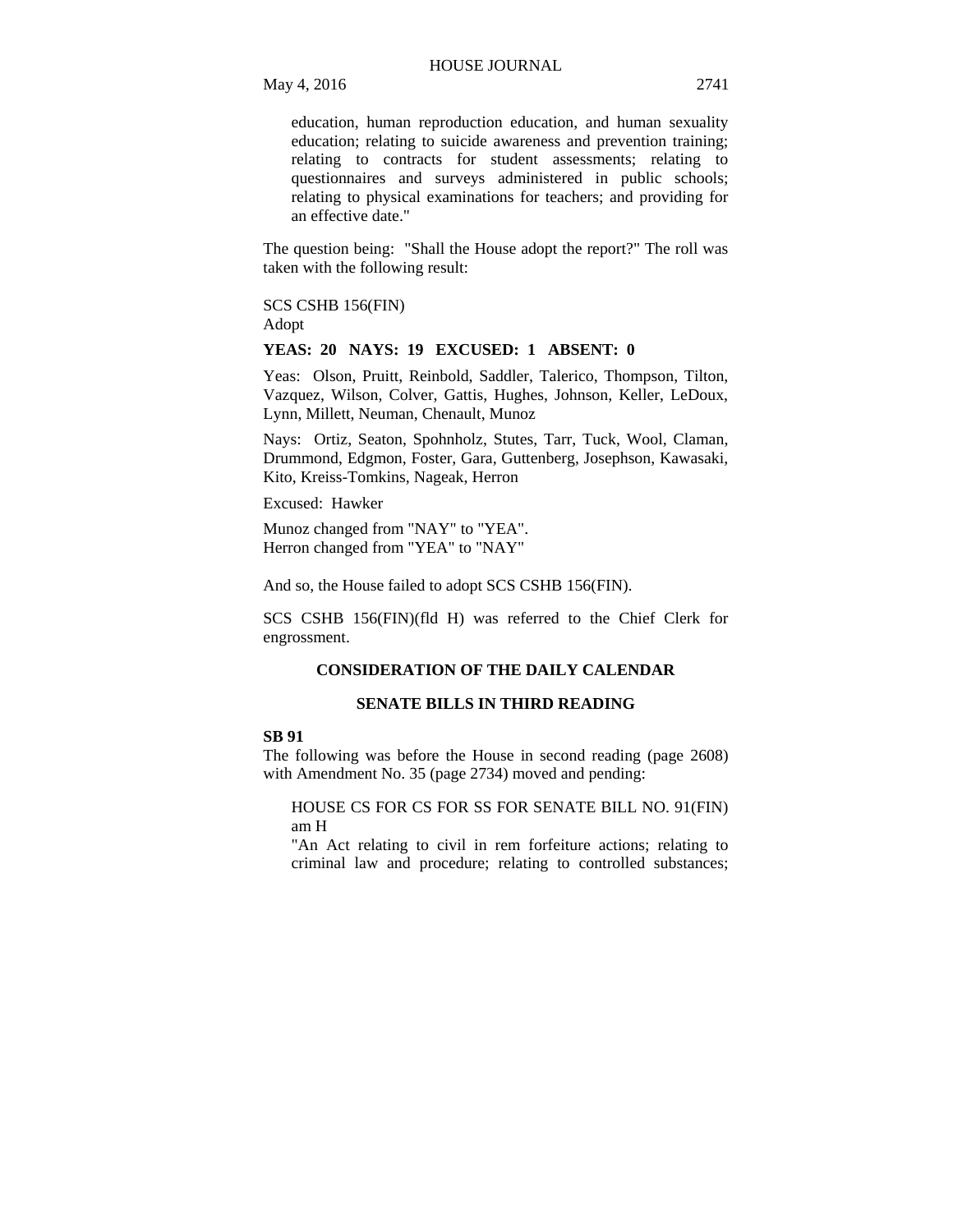relating to victims of criminal offenses; relating to probation; relating to sentencing; relating to treatment program credit for time spent toward service of a sentence of imprisonment; relating to the Violent Crimes Compensation Board; establishing a pretrial services program with pretrial services officers in the Department of Corrections; relating to permanent fund dividends; relating to electronic monitoring; relating to penalties for violations of municipal ordinances; relating to parole; relating to correctional restitution centers; relating to community work service; relating to revocation, termination, suspension, cancellation, or restoration of a driver's license; relating to identification cards and driver's licenses for parolees; relating to the disqualification of persons convicted of certain felony drug offenses from participation in the food stamp and temporary assistance programs; relating to the duties of the commissioner of corrections; relating to collecting information about civil litigation by the Alaska Judicial Council; amending Rules 32, 32.1, 38, and 43, Alaska Rules of Criminal Procedure; repealing Rule 41(a)(3), Alaska Rules of Civil Procedure, and Rules 511(c) and (e), Alaska Rules of Appellate Procedure; and providing for an effective date."

Representative Pruitt moved and asked unanimous consent to withdraw Amendment No. 35. There being no objection, it was so ordered.

Amendment No. 42 was offered by Representative Pruitt:

Page 50, line 21, through page 51, line 14:

Delete all material and insert:

"**\* Sec. 83.** AS 12.55.125(e) is amended to read:

(e) Except as provided in (i) of this section, a defendant convicted of a class C felony may be sentenced to a definite term of imprisonment of not more than five years, and shall be sentenced to a definite term within the following presumptive ranges, subject to adjustment as provided in AS 12.55.155 - 12.55.175:

(1) if the offense is a first felony conviction and does not involve circumstances described in (4) of this subsection, zero to **120 days** [TWO YEARS]; a defendant sentenced under this paragraph may, if the court finds it appropriate, be granted a suspended imposition of sentence under as 12.55.085, and the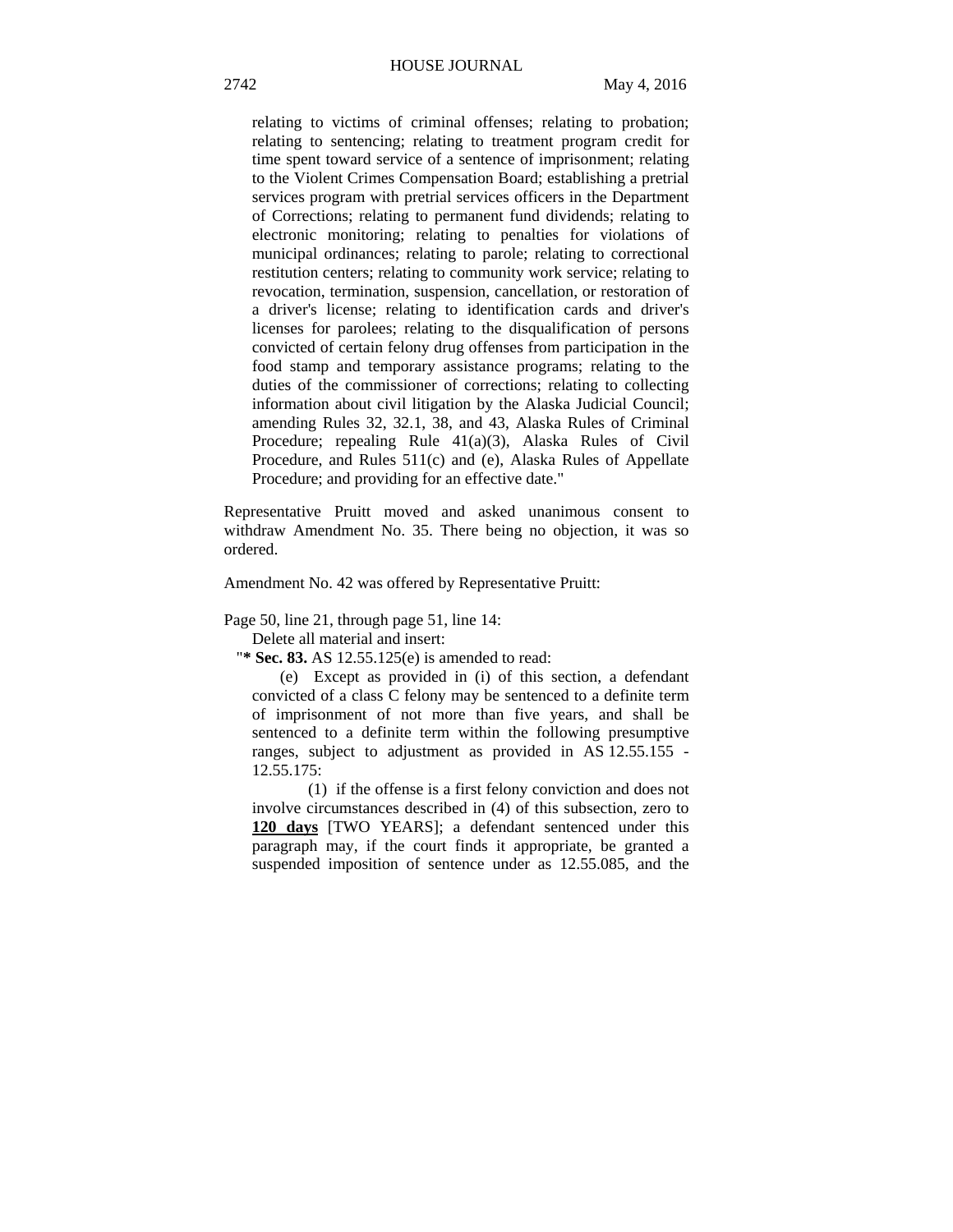May 4, 2016 2743

court may, as a condition of probation under AS 12.55.086, require the defendant to serve an active term of imprisonment within the range specified in this paragraph;

(2) if the offense is a second felony conviction, **one to three** [TWO TO FOUR] years;

(3) if the offense is a third felony conviction, **two** [THREE] to five years;

(4) if the offense is a first felony conviction, and the defendant violated

**(A)** AS 08.54.720(a)(15), one to two years**;**

|                         | (B) AS 28.35.030(n)(1)(A) or 28.35.032(p)(1)(A),      |  |
|-------------------------|-------------------------------------------------------|--|
| 120 days to 239 days;   |                                                       |  |
|                         | (C) AS $28.35.030(n)(1)(B)$ or $28.35.032(p)(1)(B)$ , |  |
| 240 days to 359 days;   |                                                       |  |
|                         | (D) AS 28.35.030(n)(1)(C) or 23.35.032(p)(1)(C),      |  |
| 360 days to two years." |                                                       |  |

Representative Pruitt moved and asked unanimous consent that Amendment No. 42 be adopted.

Representative Wilson objected.

The question being: "Shall Amendment No. 42 be adopted?" The roll was taken with the following result:

HCS CSSSSB 91(FIN) am H Second Reading Amendment No. 42

### **YEAS: 19 NAYS: 20 EXCUSED: 1 ABSENT: 0**

Yeas: Ortiz, Pruitt, Reinbold, Talerico, Thompson, Vazquez, Colver, Drummond, Herron, Hughes, Johnson, Josephson, Kawasaki, Keller, Lynn, Millett, Neuman, Chenault, Tilton

Nays: Saddler, Seaton, Spohnholz, Stutes, Tarr, Tuck, Wilson, Wool, Claman, Edgmon, Foster, Gara, Gattis, Guttenberg, Kito, Kreiss-Tomkins, LeDoux, Munoz, Nageak, Olson

Excused: Hawker

Tilton changed from "NAY" to "YEA"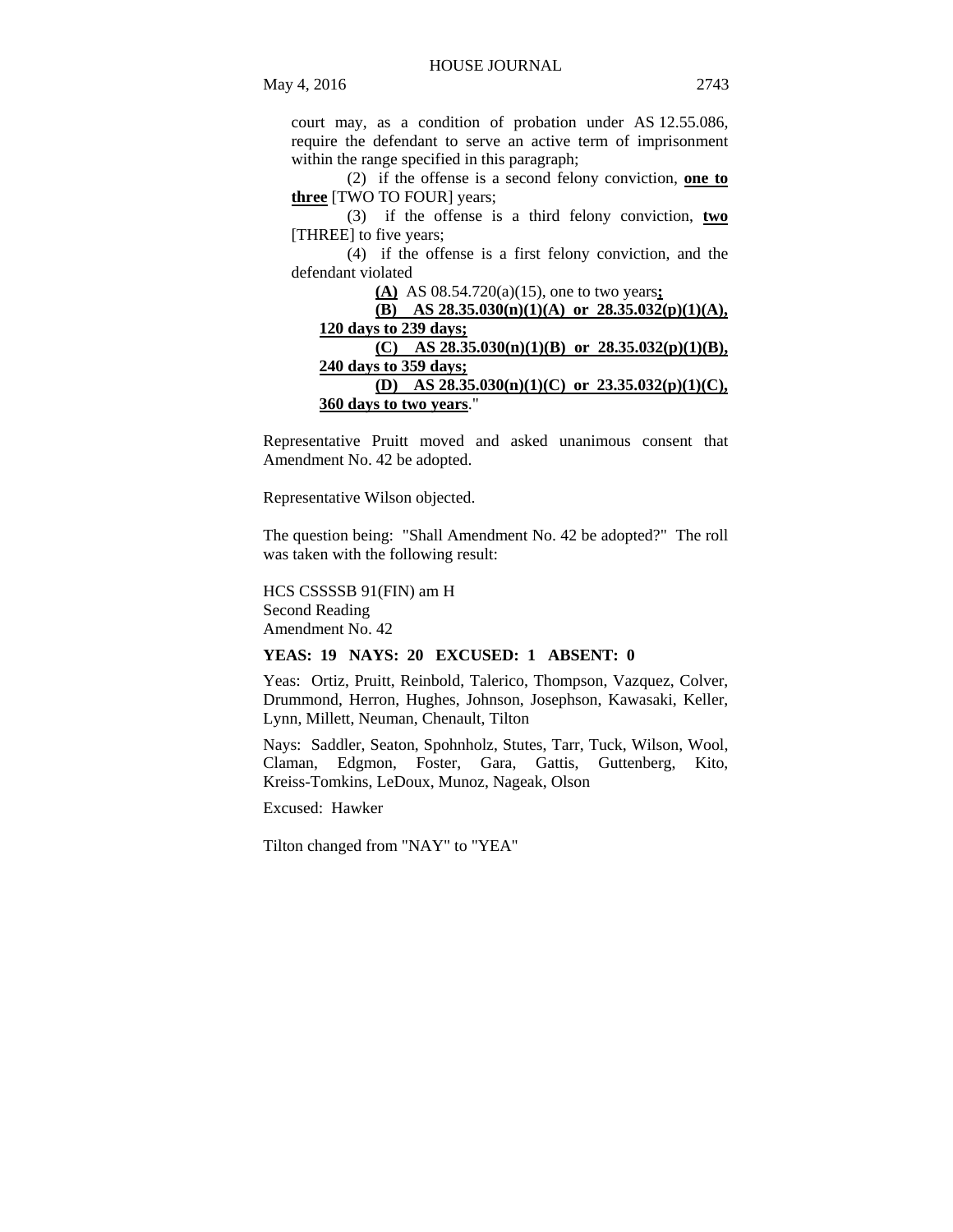And so, Amendment No. 42 was not adopted.

Amendment No. 36 was offered by Representatives Pruitt, Gara, and Colver:

Page 38, line 19: Delete "360 days" Insert "120 days"

Representative Pruitt moved and asked unanimous consent that Amendment No. 36 be adopted.

Representative Wilson objected.

The question being: "Shall Amendment No. 36 be adopted?" The roll was taken with the following result:

HCS CSSSSB 91(FIN) am H Second Reading Amendment No. 36

#### **YEAS: 17 NAYS: 22 EXCUSED: 1 ABSENT: 0**

Yeas: Pruitt, Reinbold, Tarr, Tuck, Vazquez, Colver, Drummond, Gara, Guttenberg, Herron, Hughes, Johnson, Josephson, Kawasaki, Lynn, Nageak, Chenault

Nays: Saddler, Seaton, Spohnholz, Stutes, Talerico, Thompson, Tilton, Wilson, Wool, Claman, Edgmon, Foster, Gattis, Keller, Kito, Kreiss-Tomkins, LeDoux, Millett, Munoz, Neuman, Olson, Ortiz

Excused: Hawker

And so, Amendment No. 36 was not adopted.

Amendment No. 37 was offered by Representatives Gara, Millett, Josephson, Herron, Pruitt, and Tuck:

Page 43, line 11:

Delete all material and insert:

"(1) has completed at least

(A) two years on probation if the person was convicted of a class A or class B felony that is not a crime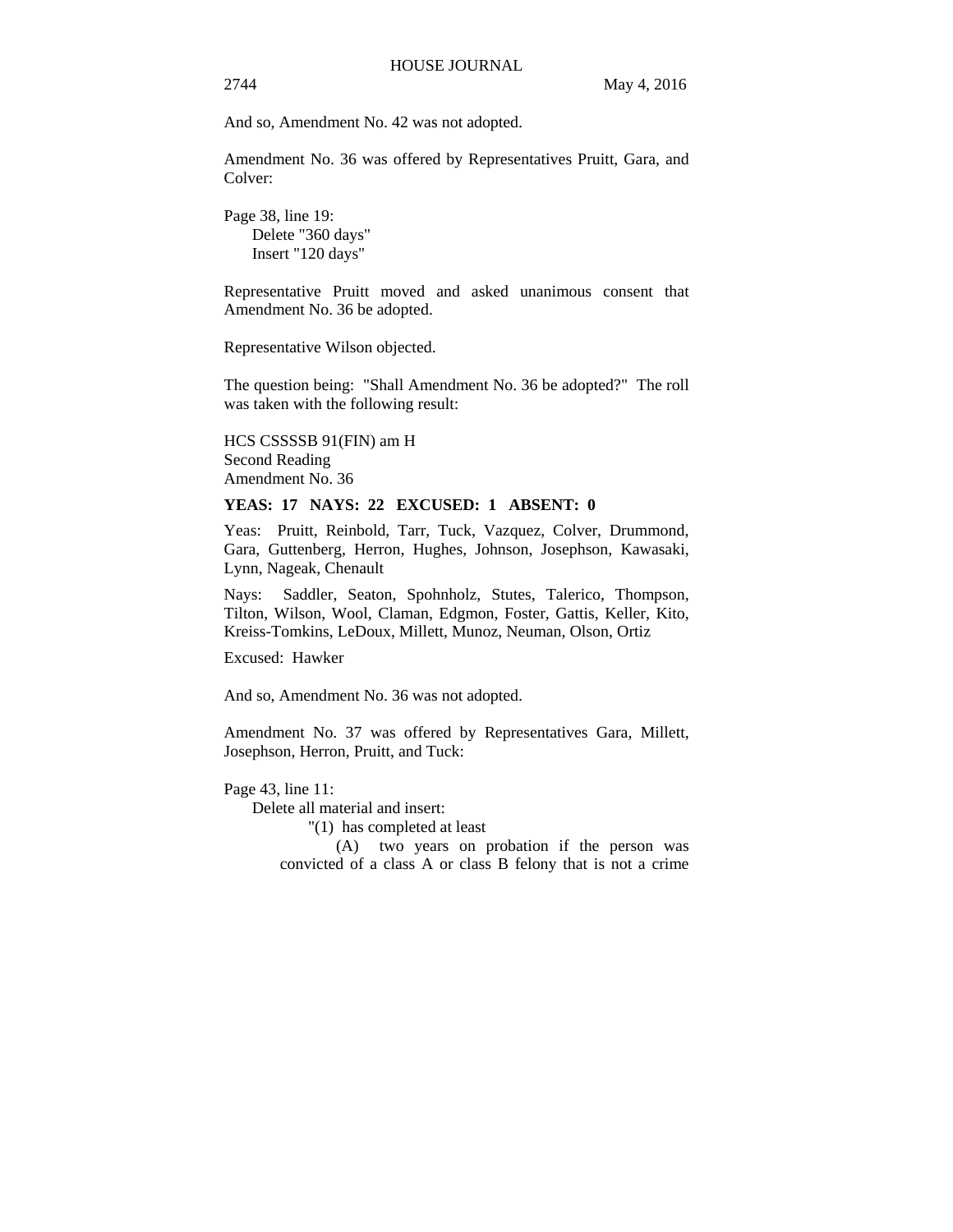under (5) of this subsection; or

(B) one year on probation if the person was convicted of a crime that is not a crime

(i) under (A) of this paragraph; or

(ii) under (5) of this subsection;"

Page 43, line 15:

Delete "at least one year" Insert "the period specified in (1) of this subsection"

Representative Gara moved and asked unanimous consent that Amendment No. 37 be adopted.

Objection was heard and withdrawn. There being no further objection Amendment No. 37 was adopted.

Amendment No. 38 was offered by Representatives Claman, Wool, LeDoux, and Kawasaki:

Page 60, line 6, following "**corrections**":

Insert "**. A person who is serving a sentence of imprisonment required under (b)(1)(A) of this section by electronic monitoring at a private residence may not be subject to a search of the person's dwelling by a peace officer or a person required to administer the electronic monitoring under AS 33.30.065(a), except upon probable cause**"

Page 62, line 10, following "**corrections**":

Insert "**. A person who is serving a sentence of imprisonment required under (g)(1)(A) of this section by electronic monitoring at a private residence may not be subject to a search of the person's dwelling by a peace officer or a person required to administer the electronic monitoring under AS 33.30.065(a), except upon probable cause**"

Representative Claman moved and asked unanimous consent that Amendment No. 38 be adopted.

Representative Saddler objected.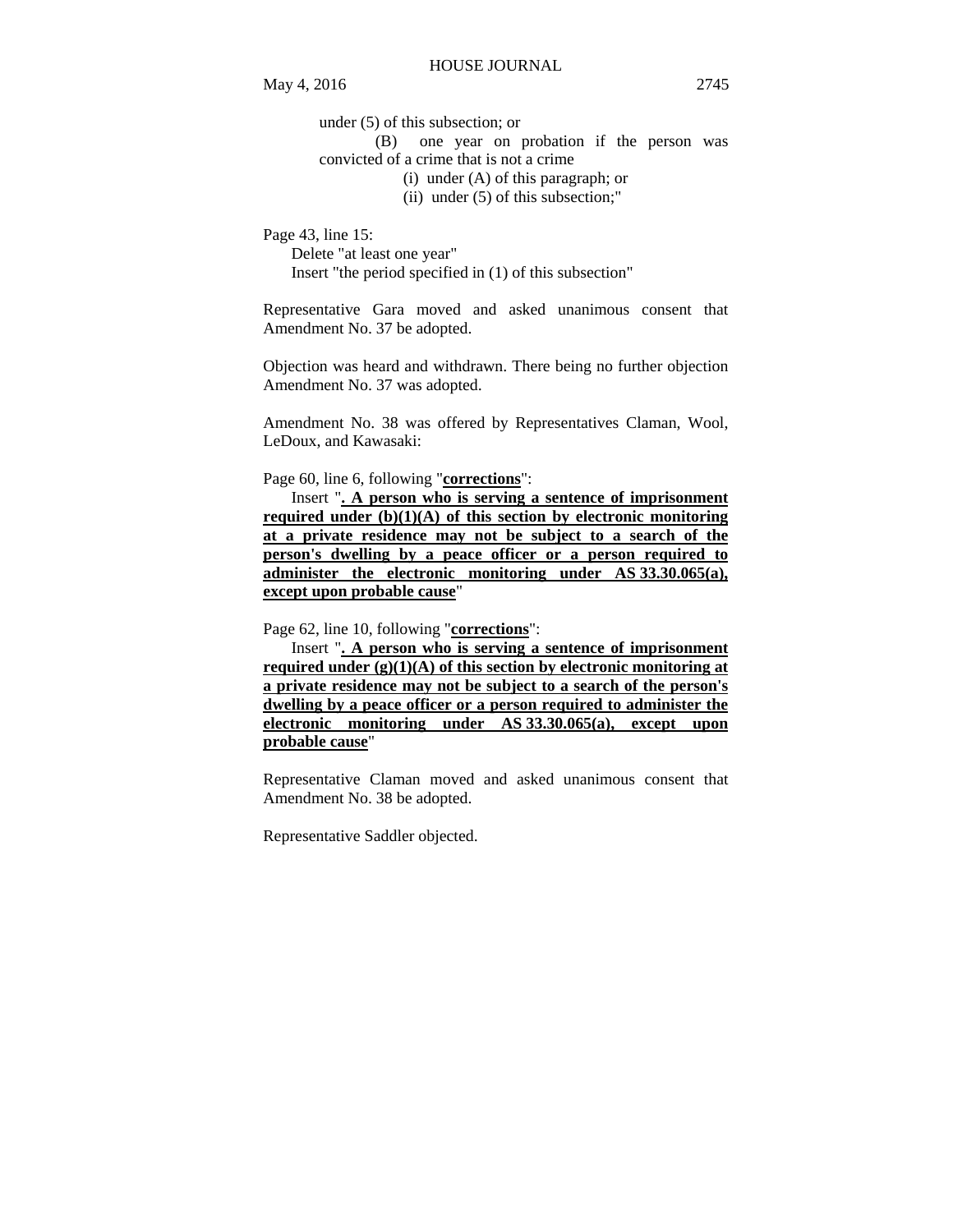The question being: "Shall Amendment No. 38 be adopted?" The roll was taken with the following result:

HCS CSSSSB 91(FIN) am H Second Reading Amendment No. 38

#### **YEAS: 22 NAYS: 17 EXCUSED: 1 ABSENT: 0**

Yeas: Spohnholz, Stutes, Tarr, Tuck, Wilson, Wool, Claman, Drummond, Edgmon, Foster, Gara, Gattis, Guttenberg, Herron, Hughes, Johnson, Kawasaki, Kreiss-Tomkins, LeDoux, Munoz, Ortiz, Josephson

Nays: Reinbold, Saddler, Seaton, Talerico, Thompson, Tilton, Vazquez, Colver, Keller, Kito, Lynn, Millett, Nageak, Neuman, Olson, Pruitt, Chenault

Excused: Hawker

Josephson changed from "NAY" to "YEA"

And so, Amendment No. 38 was adopted.

Amendment No. 39 was not offered.

The Speaker ruled Amendment No. 40 out of order citing Article II, Section 13 of the Constitution of the State of Alaska, Rule 35 of the Uniform Rules, and Section 402 of Mason's Manual.

Amendment No. 41 was not offered.

Amendment No. 43 [Amendment to Amendment No. 27] was offered by Representatives Claman and Chenault:

Page 5, line 24 of the amendment: Delete "\$2,000" Insert "\$1,000"

Page 5, line 31 of the amendment: Delete "\$2,000" Insert "\$1,000"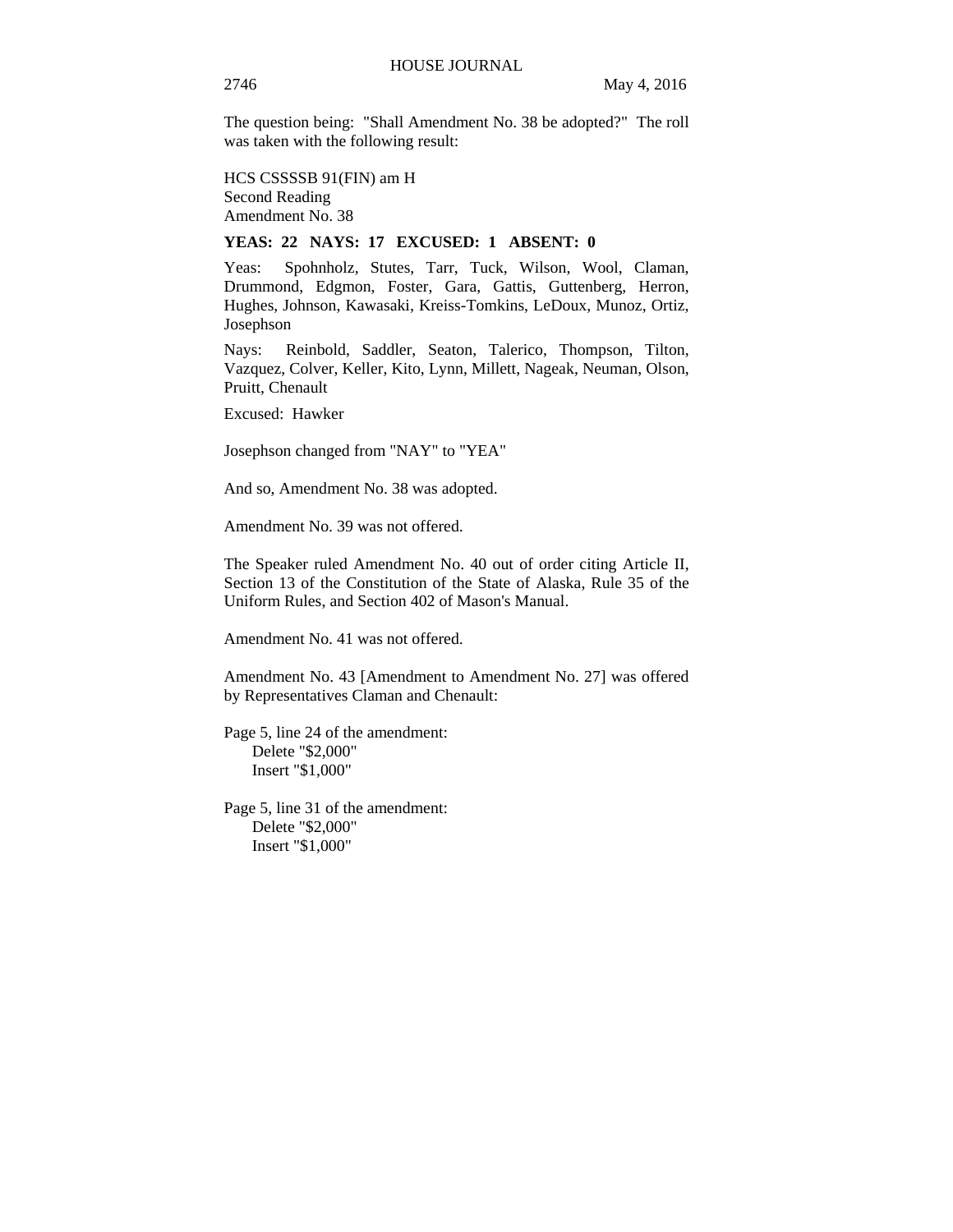May 4, 2016 2747

Page 6, line 1 of the amendment: Delete "\$2,000" Insert "\$1,000"

Representative Claman moved and asked unanimous consent that Amendment No. 43 [Amendment to Amendment No. 27] be adopted.

Objection was heard and withdrawn. There being no further objection, Amendment No. 43 [Amendment to Amendment No. 27] was adopted.

Amendment No. 44 was offered by Representative Vazquez:

Page 10, line 16, through page 11, line 28:

Delete all material and insert:

"**\* Sec. 20.** AS 11.56.730 is amended by adding a new subsection to read:

(d) In a prosecution for failure to appear under (a) of this section, it is not a defense that the defendant did not receive a reminder notification from a court or judicial officer under Rule 38(e), Alaska Rules of Criminal Procedure."

Renumber the following bill sections accordingly.

Page 25, lines 3 - 7:

Delete all material and insert:

"**(3) the peace officer has probable cause to believe the person has committed a violation of conditions of release under AS 11.56.757**."

Page 108, line 3: Delete "sec. 53" Insert "sec. 51"

Page 108, line 9: Delete "sec. 69" Insert "sec. 67"

Page 108, line 12: Delete "sec. 69" Insert "sec. 67"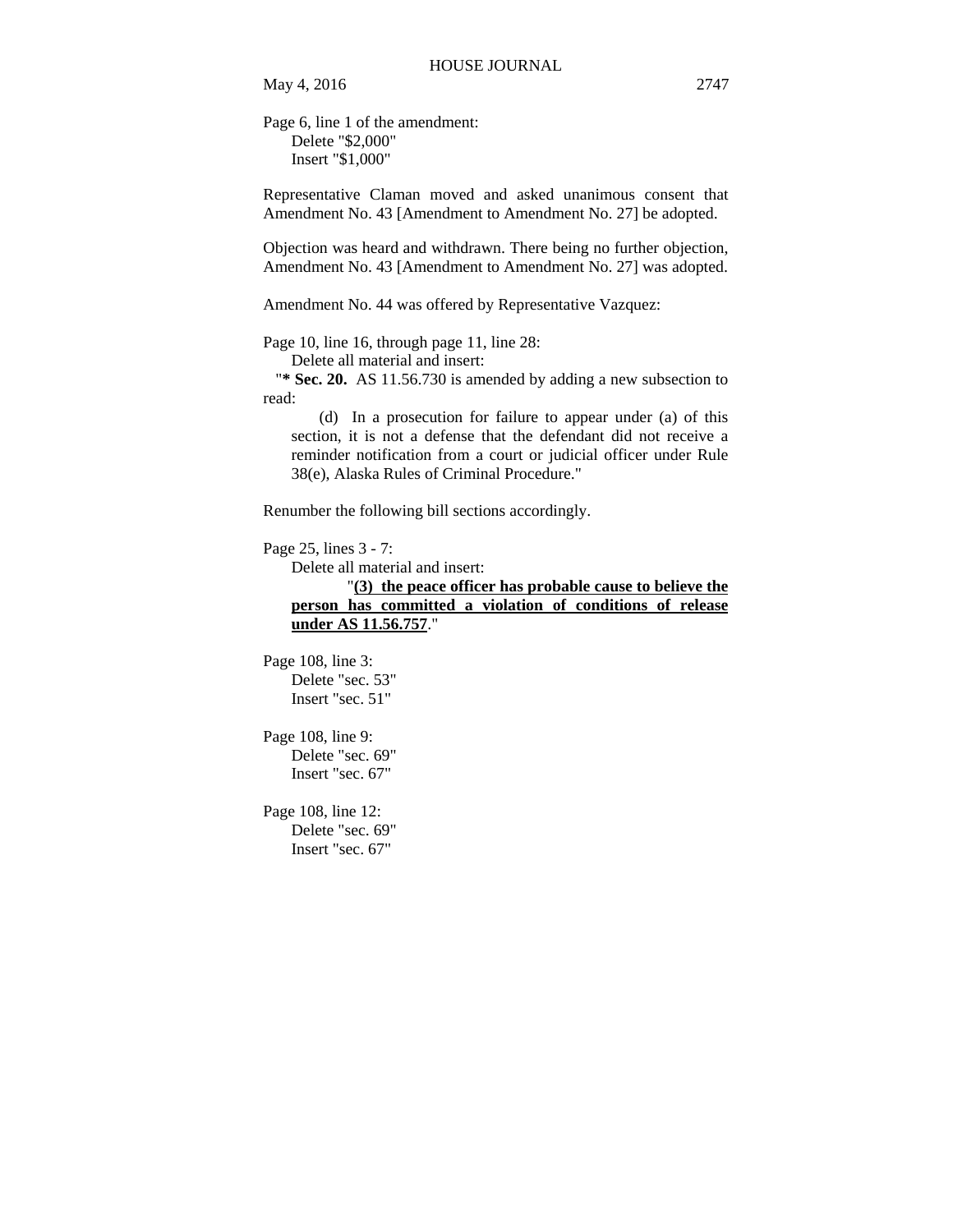Page 108, line 13: Delete "sec. 70" Insert "sec. 68"

Page 108, line 16: Delete "sec. 86" Insert "sec. 84"

Page 108, line 19: Delete "sec. 105" Insert "sec. 103"

Page 110, lines 15 - 16: Delete all material.

Renumber the following paragraphs accordingly.

Page 110, line 17: Delete "sec. 24" Insert "sec. 22"

Page 110, line 18: Delete "sec. 26" Insert "sec. 24"

Page 110, line 19: Delete "sec. 27" Insert "sec. 25"

Page 110, line 20: Delete "sec. 29" Insert "sec. 27"

Page 110, line 21: Delete "sec. 35" Insert "sec. 33"

Page 110, line 22: Delete "sec. 36" Insert "sec. 34"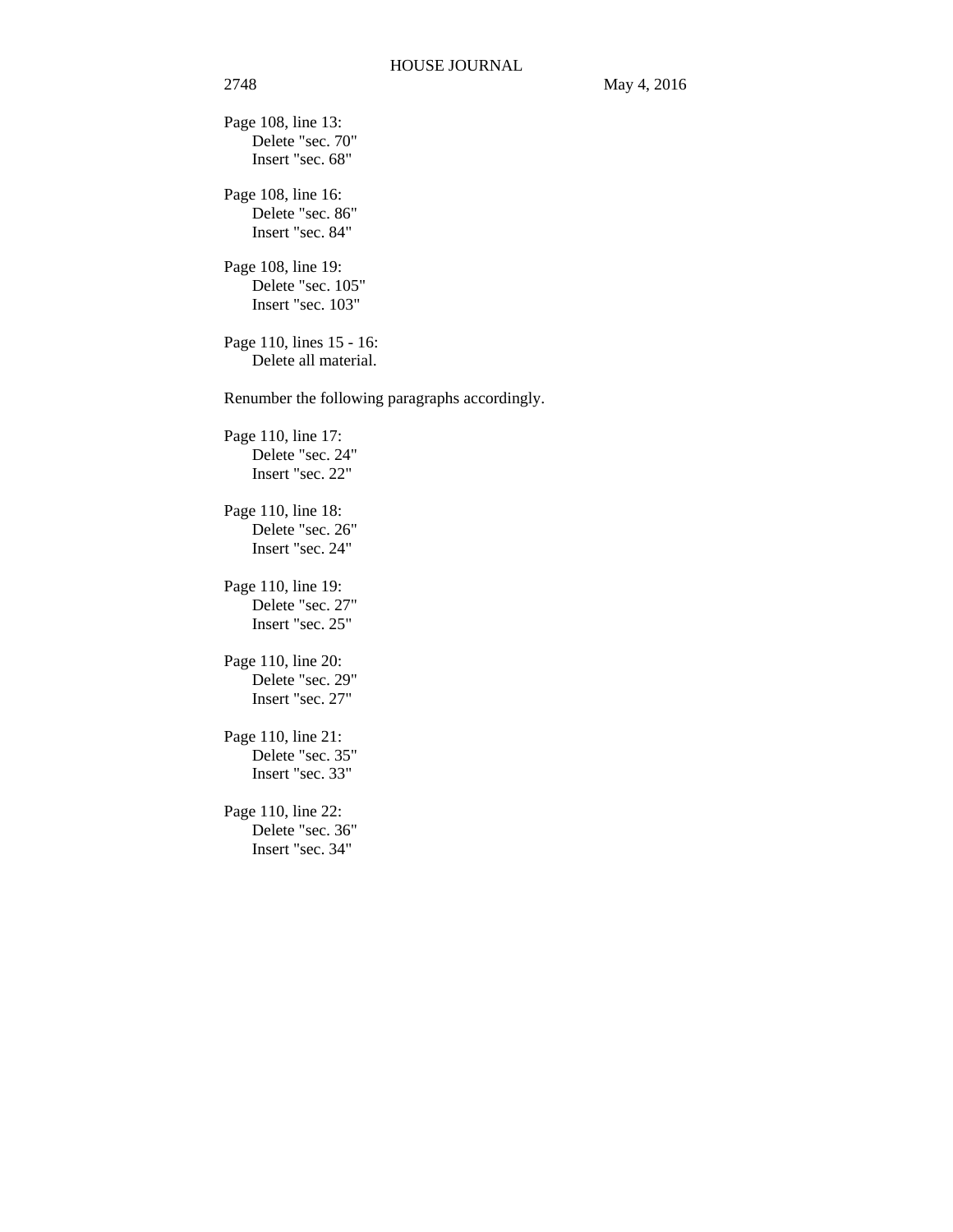May 4, 2016 2749 Page 110, line 23: Delete "sec. 39" Insert "sec. 37" Page 110, line 24: Delete "sec. 41" Insert "sec. 39" Page 110, line 25: Delete "sec. 43" Insert "sec. 41" Page 110, line 26: Delete "sec. 79" Insert "sec. 77" Page 110, line 27: Delete "sec. 80" Insert "sec. 78" Page 110, line 28: Delete "sec. 92" Insert "sec. 90" Page 110, line 29: Delete "sec. 93" Insert "sec. 91" Page 110, line 30: Delete "sec. 99" Insert "sec. 97" Page 110, line 31: Delete "sec. 100" Insert "sec. 98" Page 111, line 1: Delete "sec. 149" Insert "sec. 147"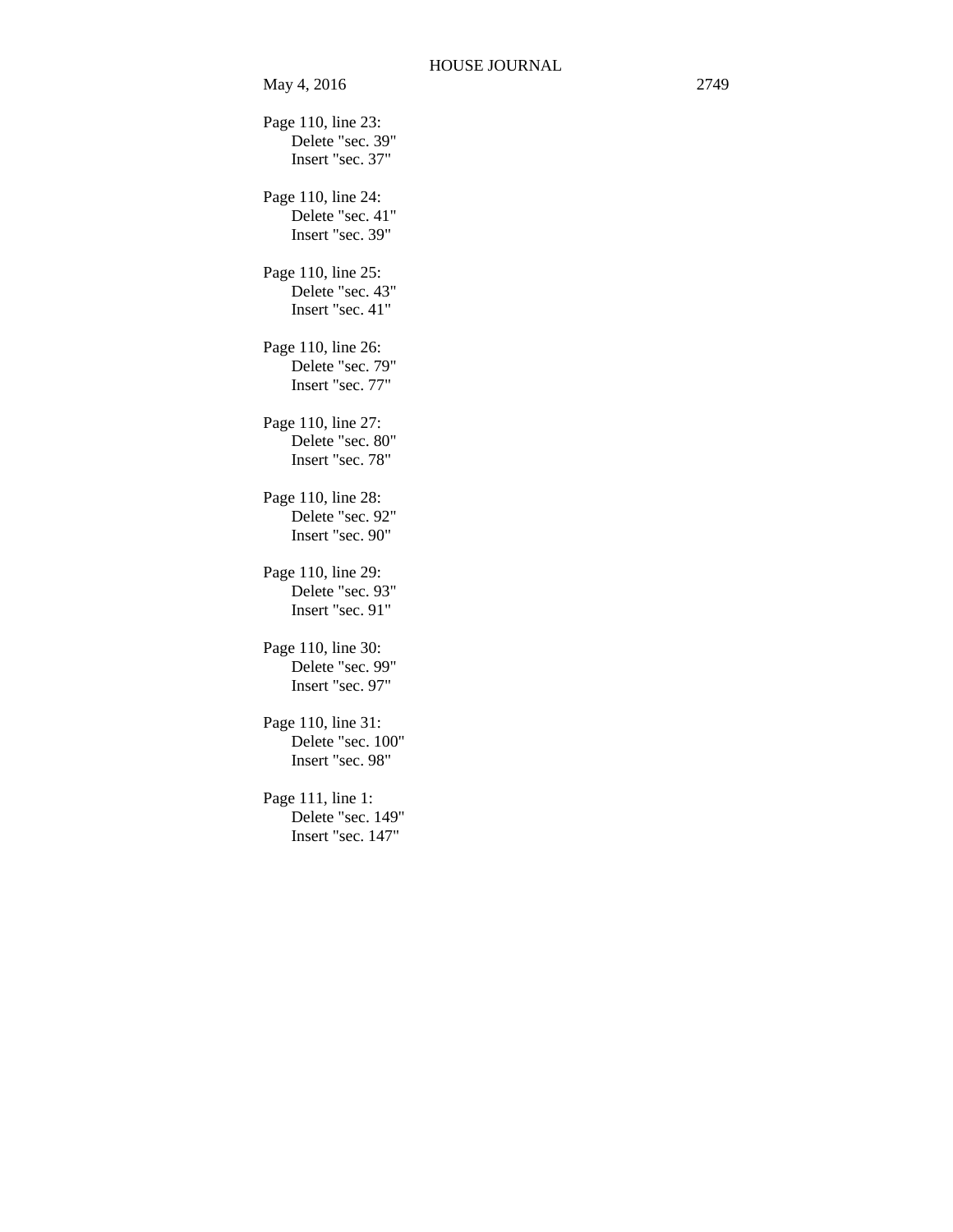Page 111, line 4: Delete "sec. 31" Insert "sec. 29" Page 111, line 5: Delete "sec. 32" Insert "sec. 30" Page 111, line 6: Delete "sec. 33" Insert "sec. 31" Page 111, line 7: Delete "sec. 34" Insert "sec. 32" Page 111, line 10: Delete "sec. 62" Insert "sec. 60" Page 111, line 11: Delete "sec. 63" Insert "sec. 61" Page 111, line 12: Delete "sec. 64" Insert "sec. 62" Page 111, line 13: Delete "sec. 65" Insert "sec. 63" Page 111, line 16: Delete "sec. 60" Insert "sec. 58" Page 111, line 17: Delete "sec. 61" Insert "sec. 59"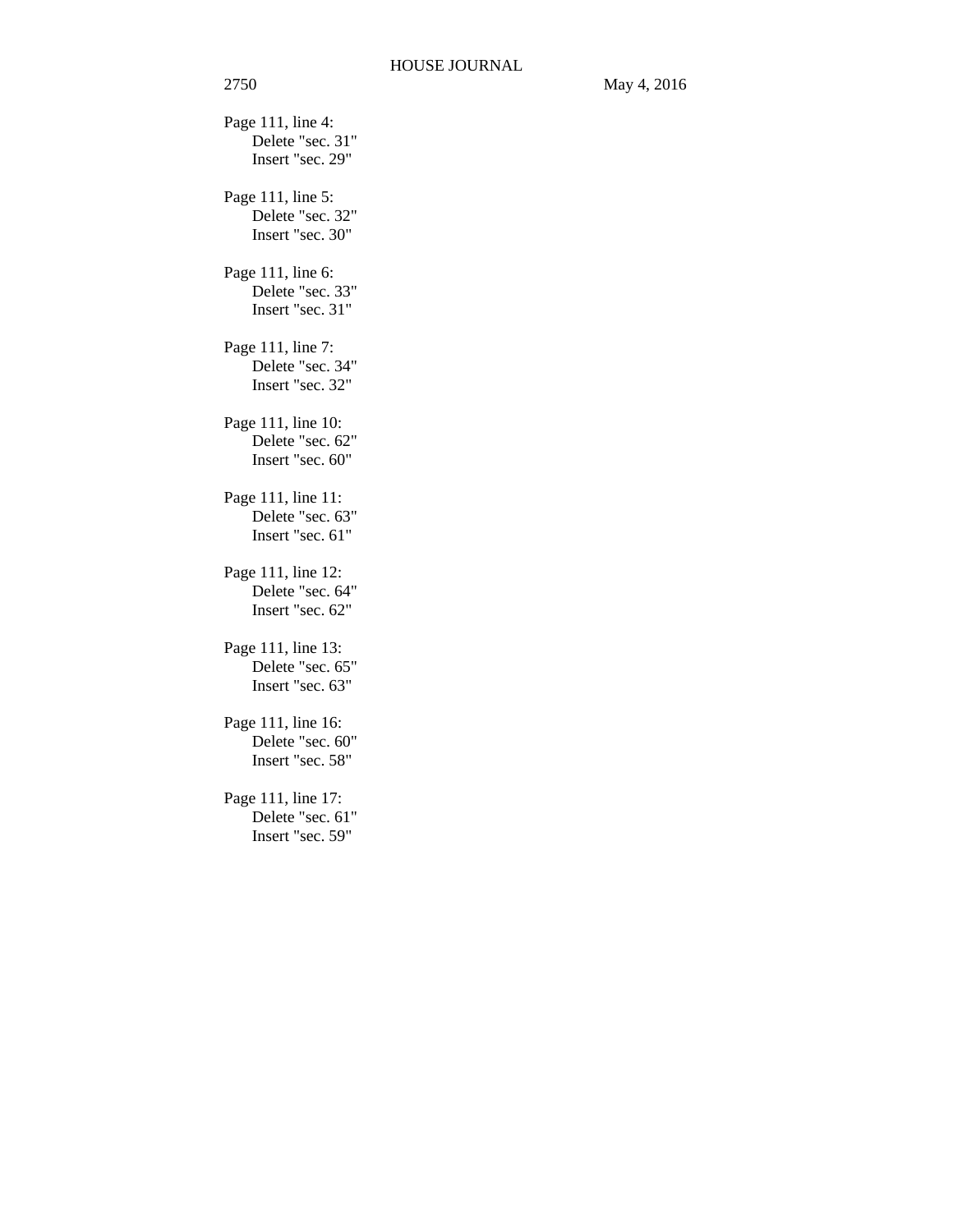May 4, 2016 2751 Page 111, line 18: Delete "sec. 78" Insert "sec. 76" Page 111, line 19: Delete "sec. 95" Insert "sec. 93" Page 111, line 20: Delete "sec. 98" Insert "sec. 96" Page 111, line 21: Delete "sec. 108" Insert "sec. 106" Page 111, line 22: Delete "sec. 109" Insert "sec. 107" Page 111, line 23: Delete "sec. 110" Insert "sec. 108" Page 111, line 24: Delete "sec. 112" Insert "sec. 110" Page 111, line 25: Delete "sec. 121" Insert "sec. 119" Page 111, line 26: Delete "sec. 141" Insert "sec. 139" Page 111, line 27: Delete "sec. 58" Insert "sec. 56"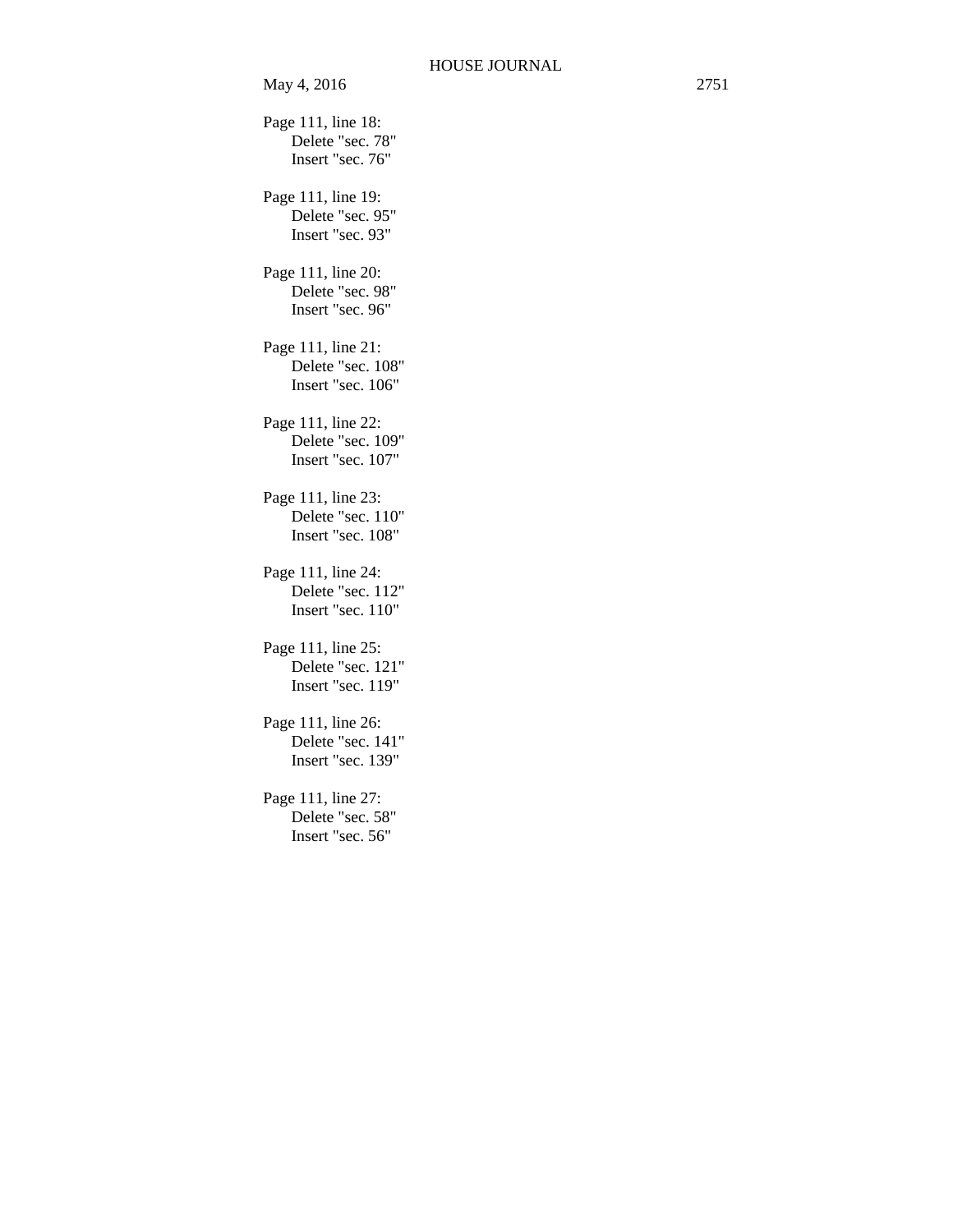Page 111, line 28: Delete "sec. 58" Insert "sec. 56" Page 111, line 29: Delete "sec. 58" Insert "sec. 56" Page 112, line 2: Delete "sec. 67" Insert "sec. 65" Page 112, line 3: Delete "sec. 68" Insert "sec. 66" Page 112, line 4: Delete "sec. 69" Insert "sec. 67" Page 112, line 5: Delete "sec. 66" Insert "sec. 64" Page 112, line 6: Delete "sec. 66" Insert "sec. 64" Page 112, line 7: Delete "sec. 66" Insert "sec. 64" Page 112, line 8: Delete "sec. 70" Insert "sec. 68" Page 112, line 9: Delete "sec. 70" Insert "sec. 68"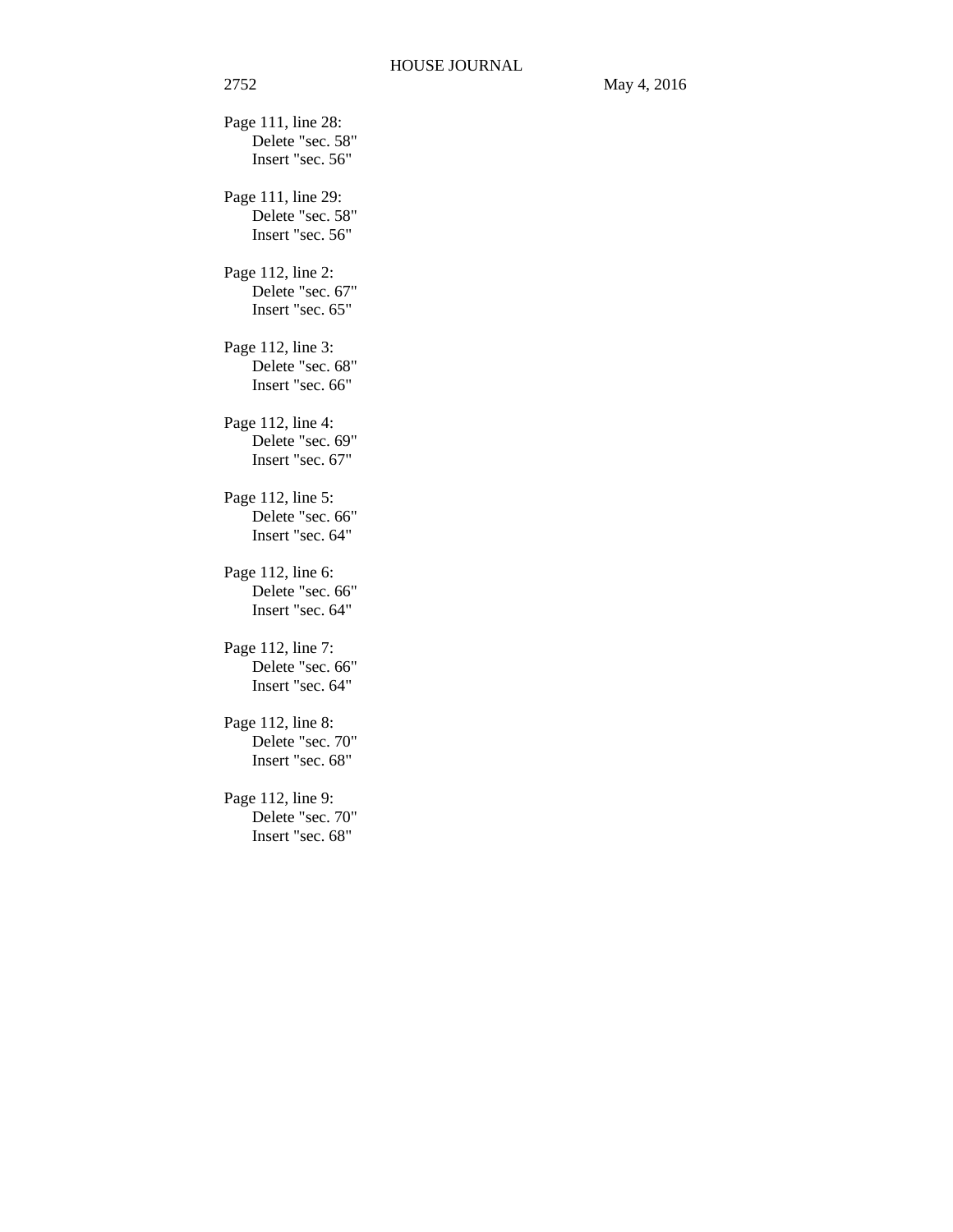Page 112, line 10: Delete "sec. 70" Insert "sec. 68" Page 112, line 11: Delete "sec. 72" Insert "sec. 70" Page 112, line 12: Delete "sec. 72" Insert "sec. 70" Page 112, line 13: Delete "sec. 72" Insert "sec. 70" Page 112, line 14: Delete "sec. 75" Insert "sec. 73" Page 112, line 15: Delete "sec. 75" Insert "sec. 73" Page 112, line 16: Delete "sec. 75" Insert "sec. 73" Page 112, line 20: Delete "sec. 71" Insert "sec. 69" Page 112, line 21: Delete "sec. 73" Insert "sec. 71" Page 112, line 22: Delete "sec. 74" Insert "sec. 72"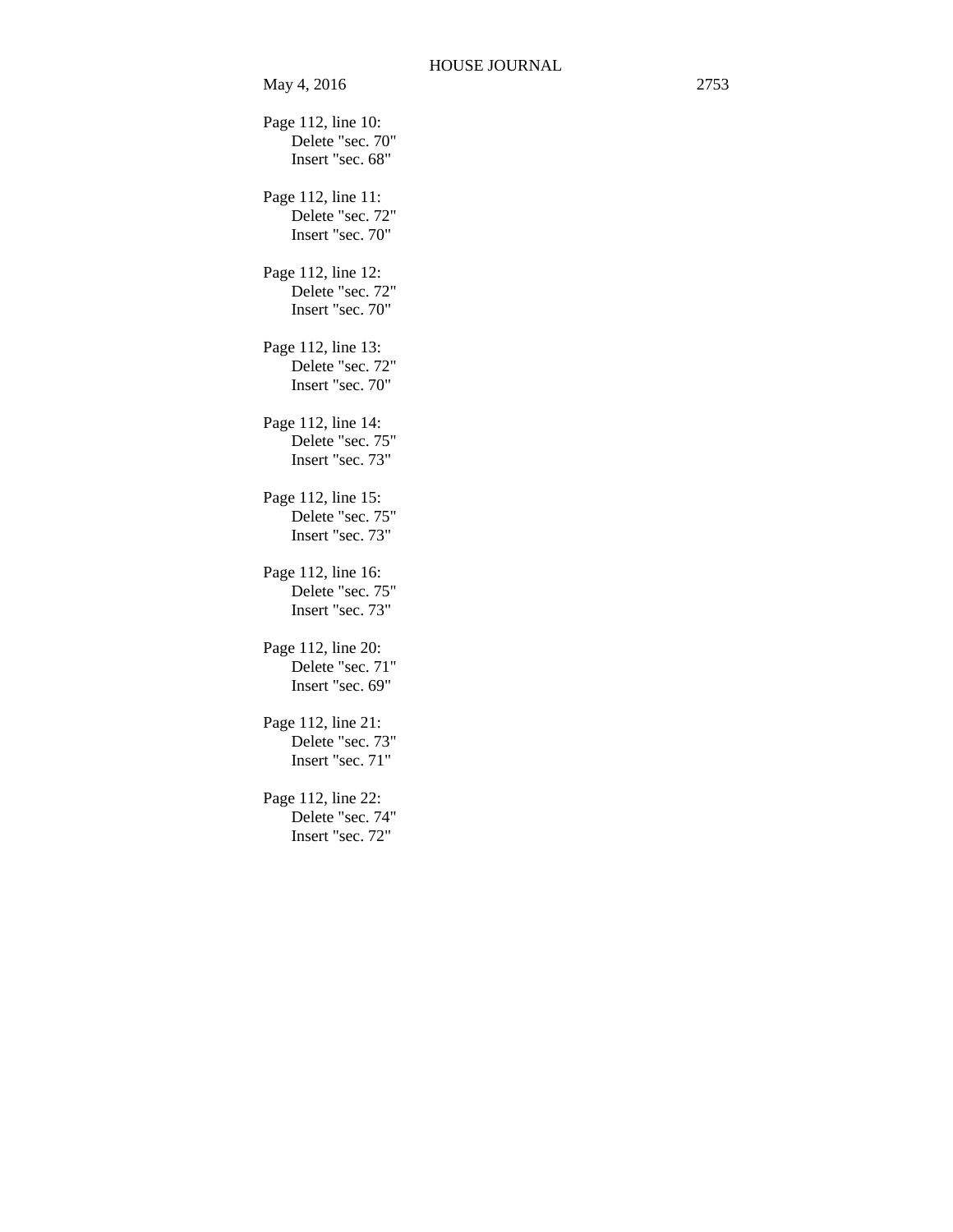Page 112, line 23: Delete "sec. 77" Insert "sec. 75" Page 112, line 24: Delete "sec. 103" Insert "sec. 101" Page 112, line 28: Delete "sec. 90" Insert "sec. 88" Page 112, line 29: Delete "sec. 91" Insert "sec. 89" Page 112, line 30: Delete "sec. 97" Insert "sec. 95" Page 113, line 2: Delete "sec. 106" Insert "sec. 104" Page 113, line 3: Delete "sec. 107" Insert "sec. 105" Page 113, line 4: Delete "sec. 111" Insert "sec. 109" Page 113, line 5: Delete "sec. 113" Insert "sec. 111" Page 113, line 6: Delete "sec. 114" Insert "sec. 112"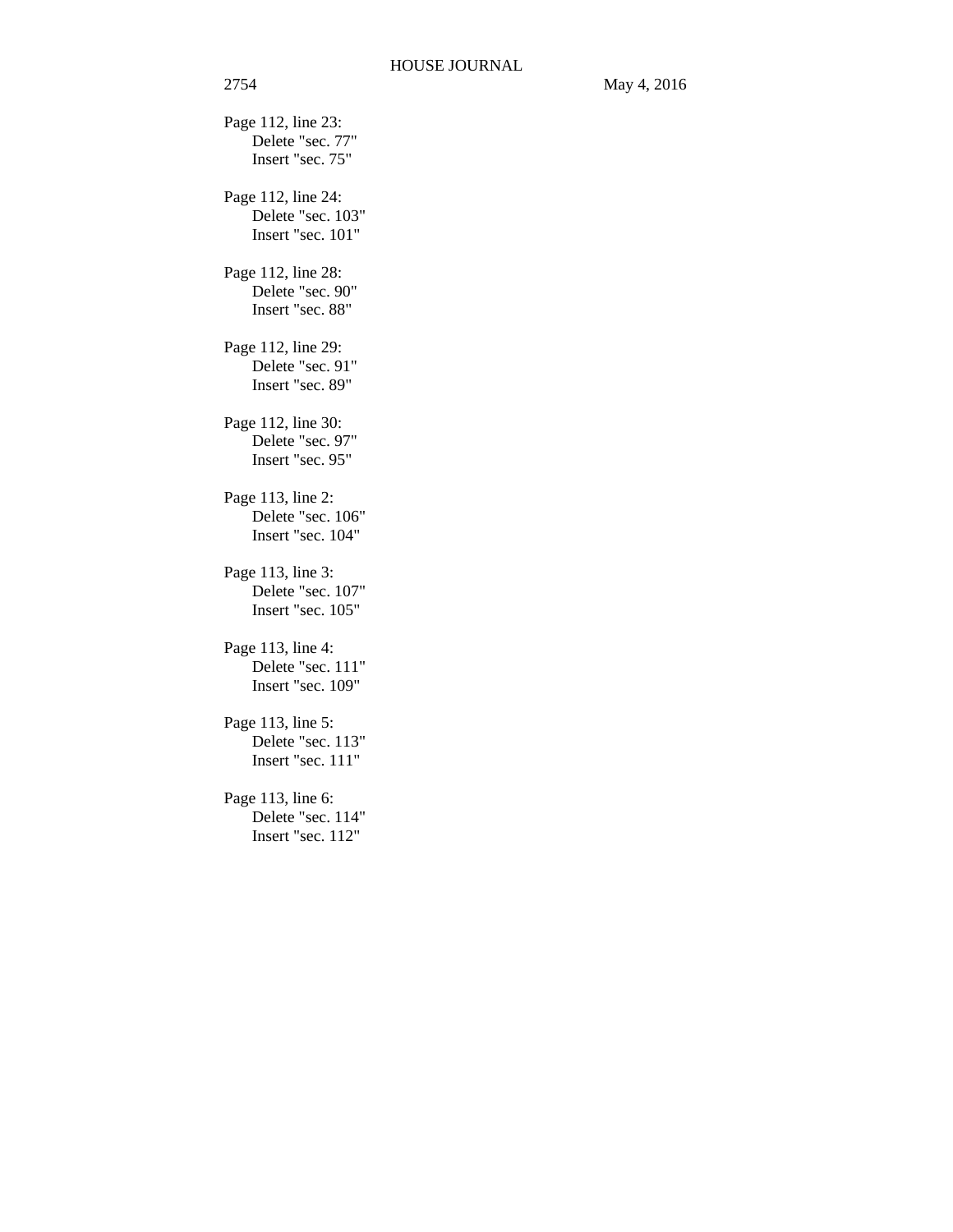Page 113, line 7: Delete "sec. 115" Insert "sec. 113" Page 113, line 8: Delete "sec. 122" Insert "sec. 120" Page 113, line 9: Delete "sec. 123" Insert "sec. 121" Page 113, line 10: Delete "sec. 124" Insert "sec. 122" Page 113, line 11: Delete "sec. 125" Insert "sec. 123" Page 113, line 12: Delete "sec. 126" Insert "sec. 124" Page 113, line 13: Delete "sec. 127" Insert "sec. 125" Page 113, line 14: Delete "sec. 128" Insert "sec. 126" Page 113, line 15: Delete "sec. 130" Insert "sec. 128" Page 113, line 16: Delete "AS 11.56.730(e)" Insert "AS 11.56.730(d)" Delete "sec. 22"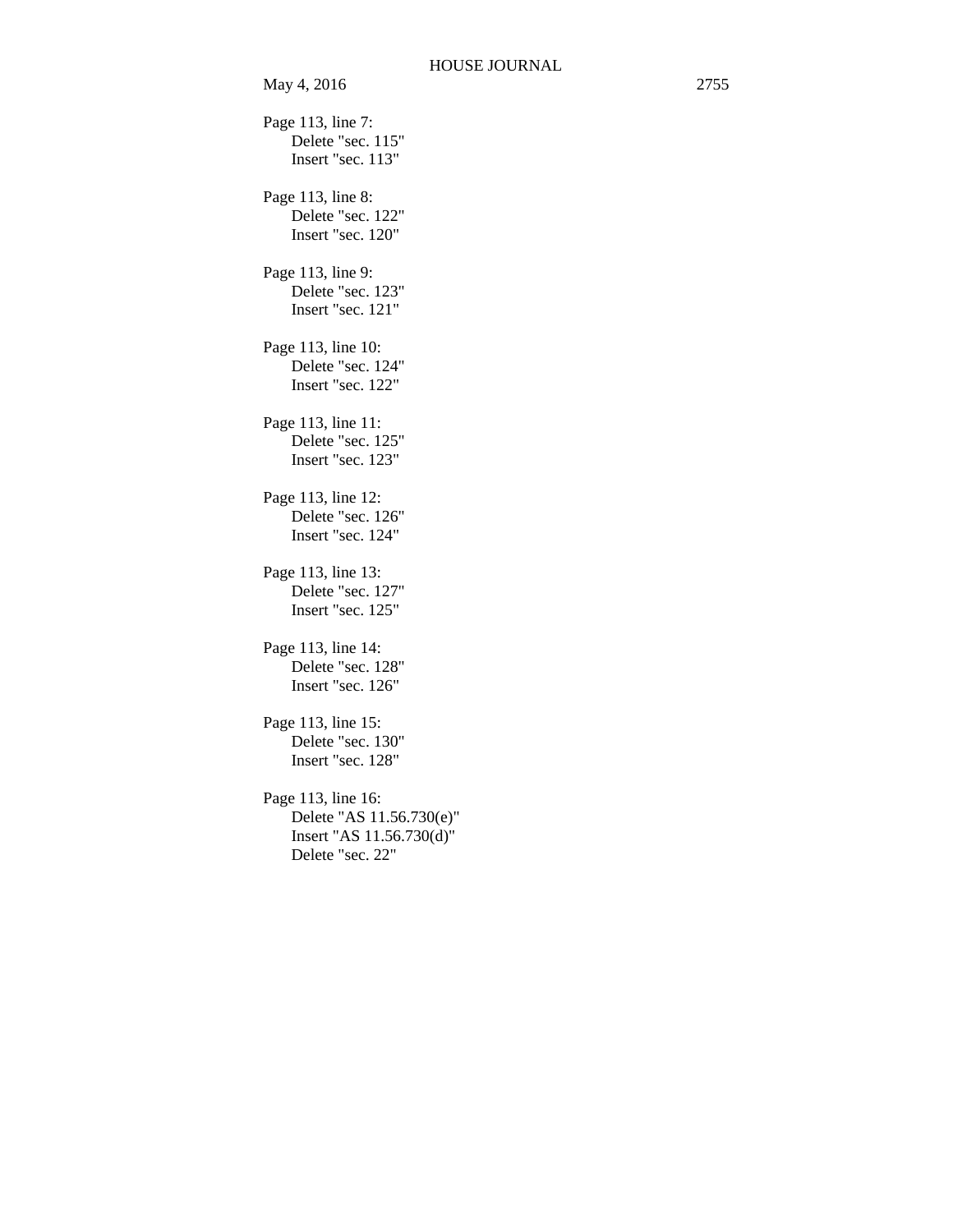Delete "sec. 166" Insert "sec. 164" Page 113, line 17: Delete "secs. 22 and 166" Insert "secs. 20 and 164" Page 113, line 20: Delete "sec. 49" Insert "sec. 47" Page 113, line 21: Delete "sec. 50" Insert "sec. 48" Page 113, line 22: Delete "sec. 51" Insert "sec. 49" Page 113, line 23: Delete "sec. 52" Insert "sec. 50" Page 113, line 24: Delete "sec. 53" Insert "sec. 51" Page 113, line 25: Delete "sec. 54" Insert "sec. 52" Page 113, line 26: Delete "sec. 55" Insert "sec. 53" Page 113, line 27: Delete "sec. 56" Insert "sec. 54"

Insert "sec. 20"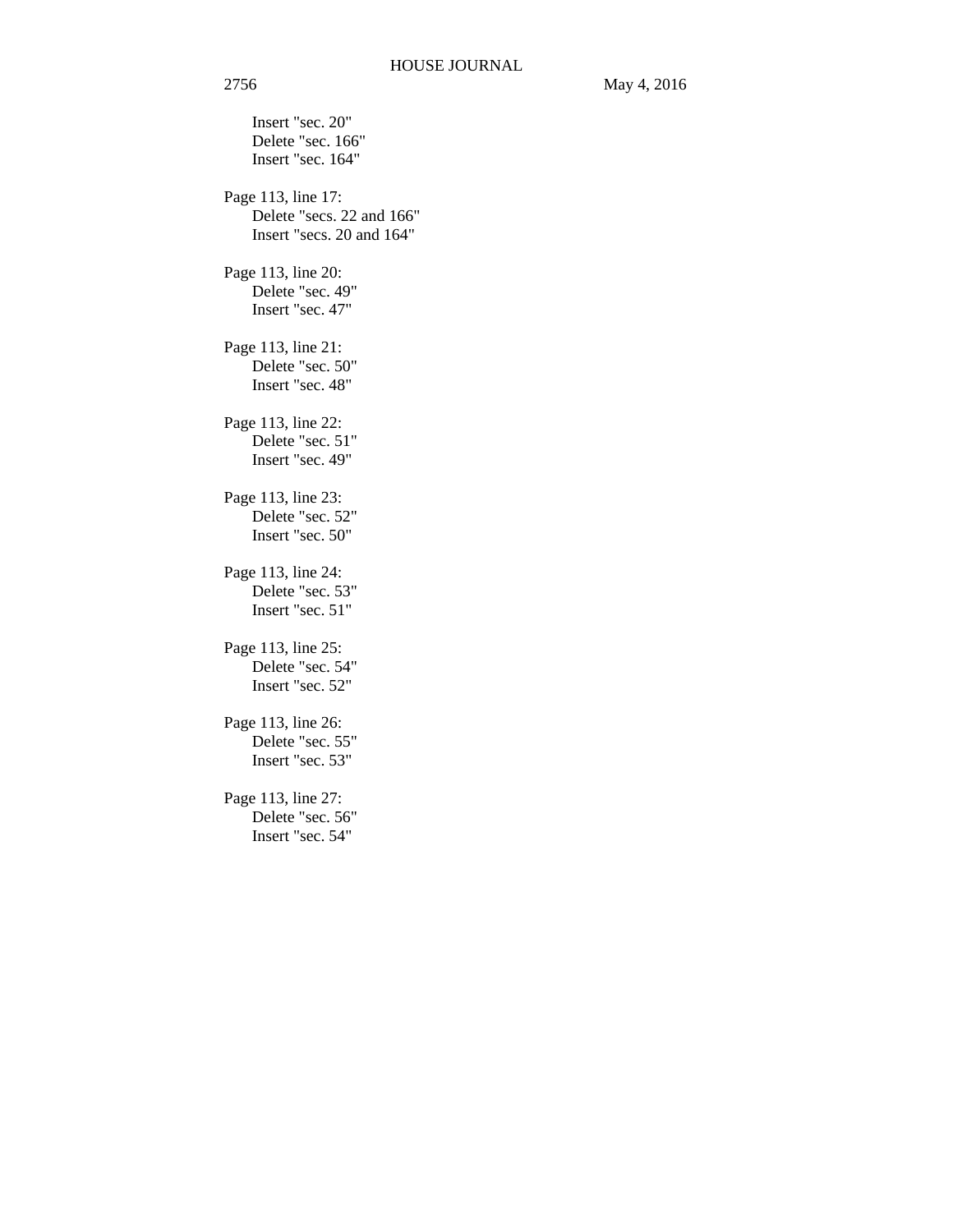Page 113, line 28: Delete "sec. 57" Insert "sec. 55" Page 113, line 29: Delete "sec. 105" Insert "sec. 103" Page 114, line 1: Delete "sec. 129" Insert "sec. 127" Page 114, line 2: Delete "sec. 131" Insert "sec. 129" Page 114, line 3: Delete "sec. 132" Insert "sec. 130" Page 114, line 4: Delete "sec. 133" Insert "sec. 131" Page 114, line 5: Delete "sec. 134" Insert "sec. 132" Page 114, line 6: Delete "sec. 135" Insert "sec. 133" Page 114, line 7: Delete "sec. 136" Insert "sec. 134" Page 114, line 8: Delete "sec. 137" Insert "sec. 135"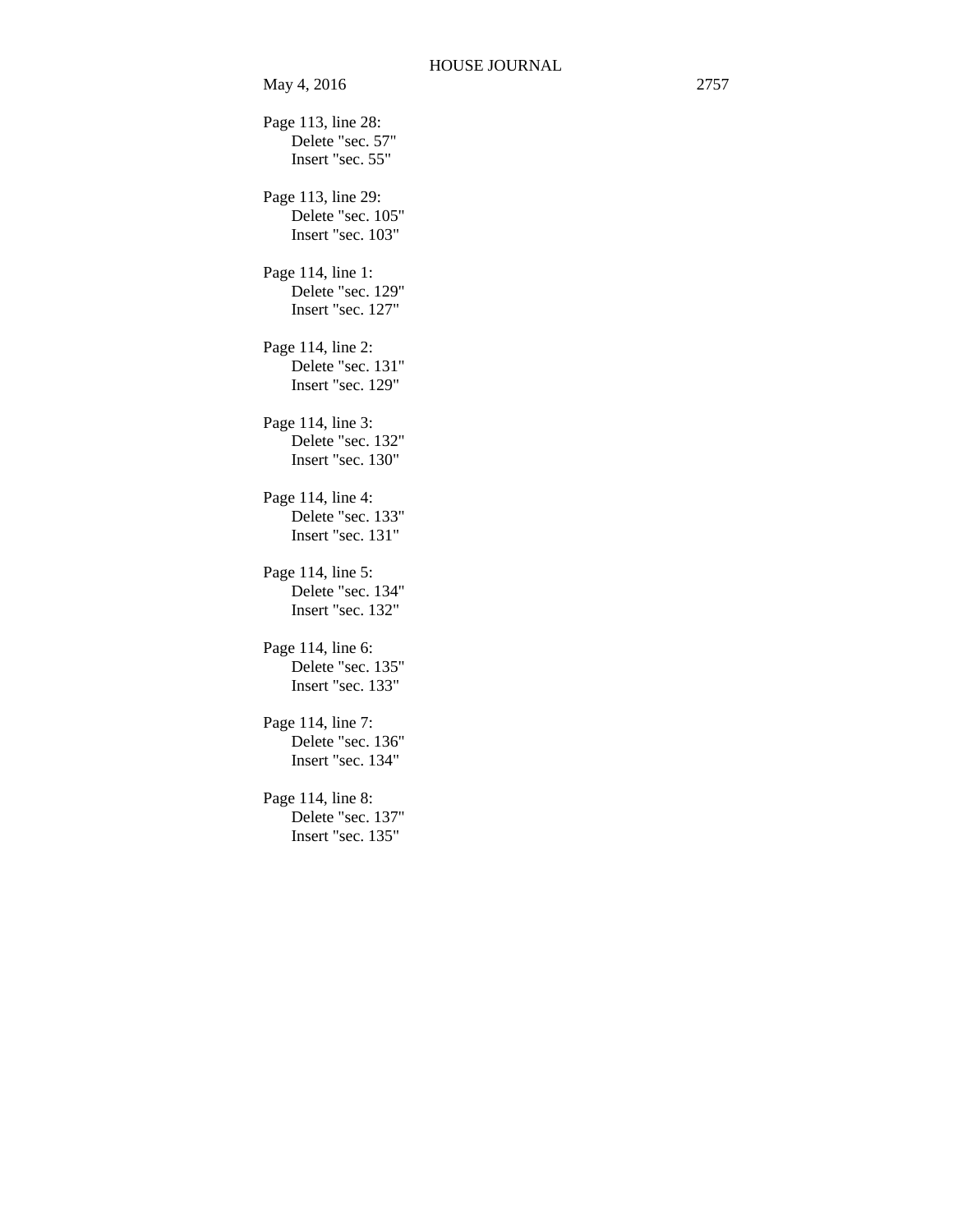Page 114, line 9: Delete "sec. 138" Insert "sec. 136"

Page 114, line 10: Delete "sec. 139" Insert "sec. 137"

Page 114, line 11: Delete "sec. 102" Insert "sec. 100"

Page 114, line 12: Delete "sec. 102" Insert "sec. 100"

Page 114, line 13: Delete "sec. 102" Insert "sec. 100"

Page 114, line 14: Delete "sec. 102" Insert "sec. 100"

Page 114, line 15: Delete "sec. 142" Insert "sec. 140"

Page 114, line 16: Delete "sec. 142" Insert "sec. 140"

Page 114, line 17: Delete "sec. 142" Insert "sec. 140"

Page 114, line 18: Delete "sec. 142" Insert "sec. 140"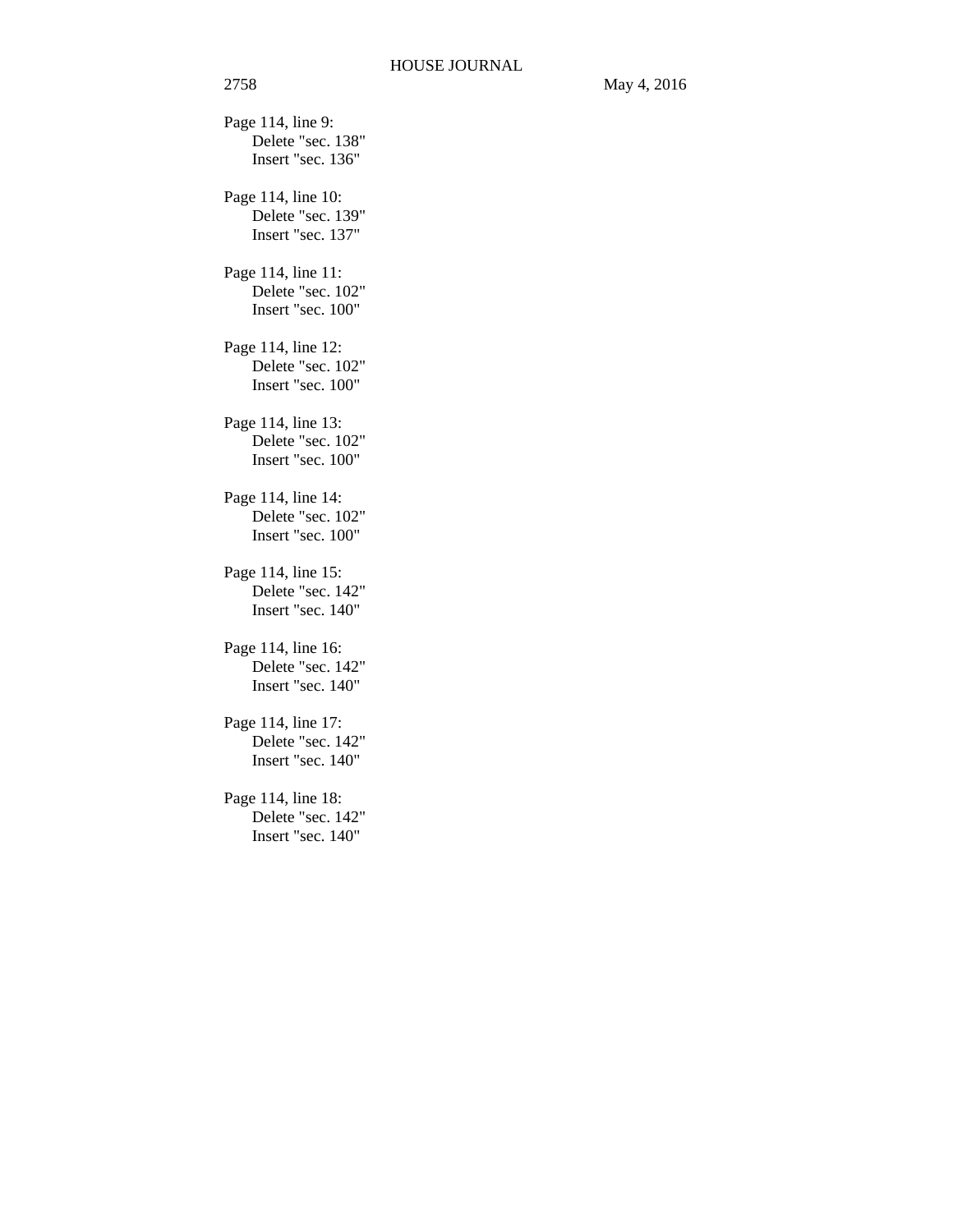```
Page 114, line 22: 
    Delete "sec. 45" 
    Insert "sec. 43" 
Page 114, line 23: 
    Delete "sec. 47" 
    Insert "sec. 45" 
Page 114, line 24: 
    Delete "sec. 44" 
    Insert "sec. 42" 
Page 114, line 25: 
    Delete "sec. 44" 
    Insert "sec. 42" 
Page 114, line 26: 
    Delete "sec. 44" 
    Insert "sec. 42" 
Page 114, line 29: 
    Delete "sec. 81" 
    Insert "sec. 79" 
Page 114, line 30: 
    Delete "sec. 82" 
    Insert "sec. 80" 
Page 114, line 31: 
    Delete "sec. 83" 
    Insert "sec. 81" 
Page 115, line 1: 
    Delete "sec. 84" 
    Insert "sec. 82" 
Page 115, line 2: 
    Delete "sec. 85" 
    Insert "sec. 83"
```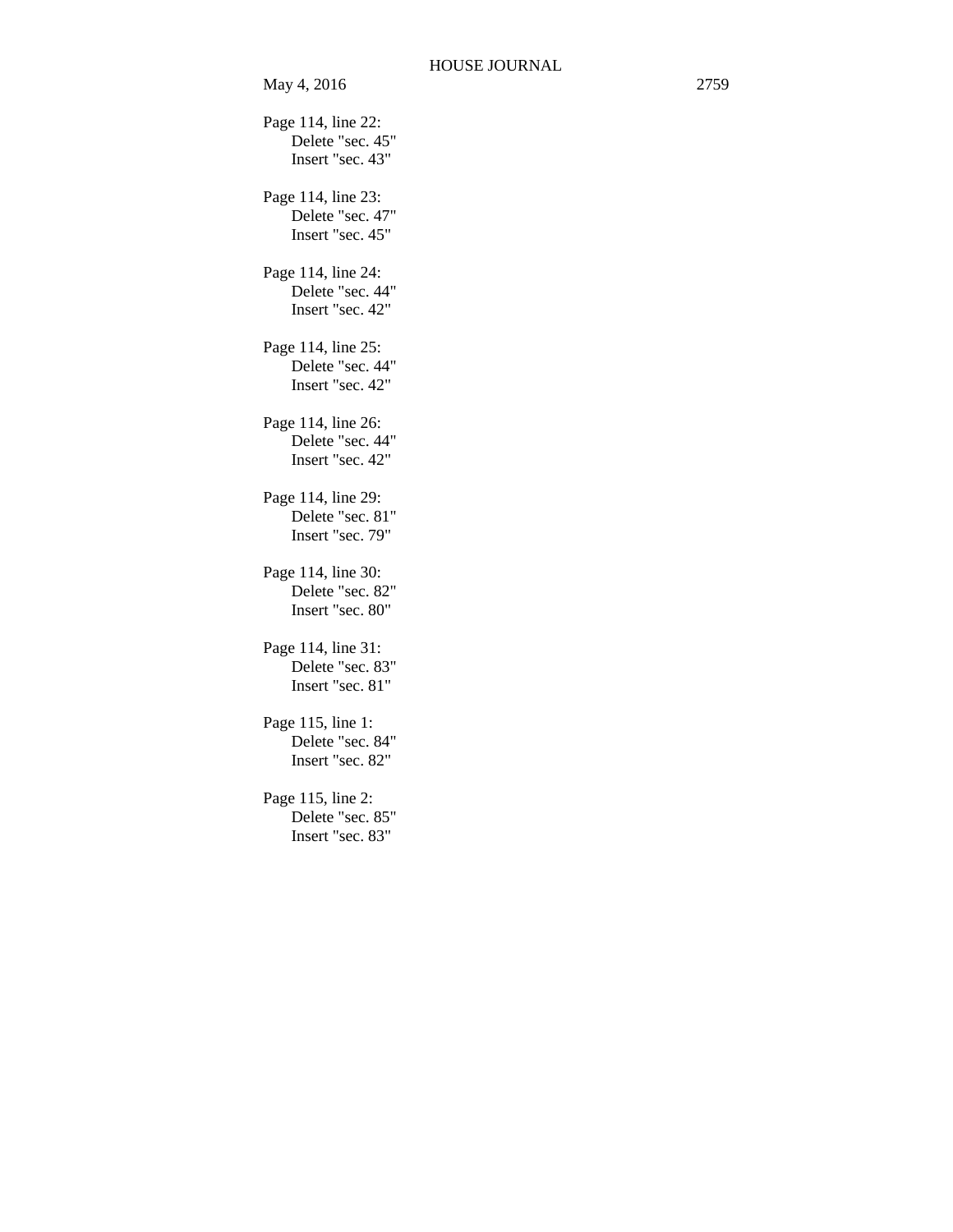Page 115, line 3: Delete "sec. 86" Insert "sec. 84" Page 115, line 4: Delete "sec. 101" Insert "sec. 99" Page 115, line 5: Delete "sec. 83" Insert "sec. 81" Page 115, line 7: Delete "sec. 83" Insert "sec. 81" Page 115, line 9: Delete "sec. 83" Insert "sec. 81" Page 115, line 18: Delete "AS 11.56.730(e)" Insert "AS 11.56.730(d)" Delete "sec. 22" Insert "sec. 20" Page 115, line 19: Delete "sec. 166" Insert "sec. 164" Page 115, line 21: Delete "sec. 53" Insert "sec. 51" Page 115, line 22: Delete "sec. 168(a)" Insert "sec. 166(a)" Page 115, line 24: Delete "sec. 69" Insert "sec. 67"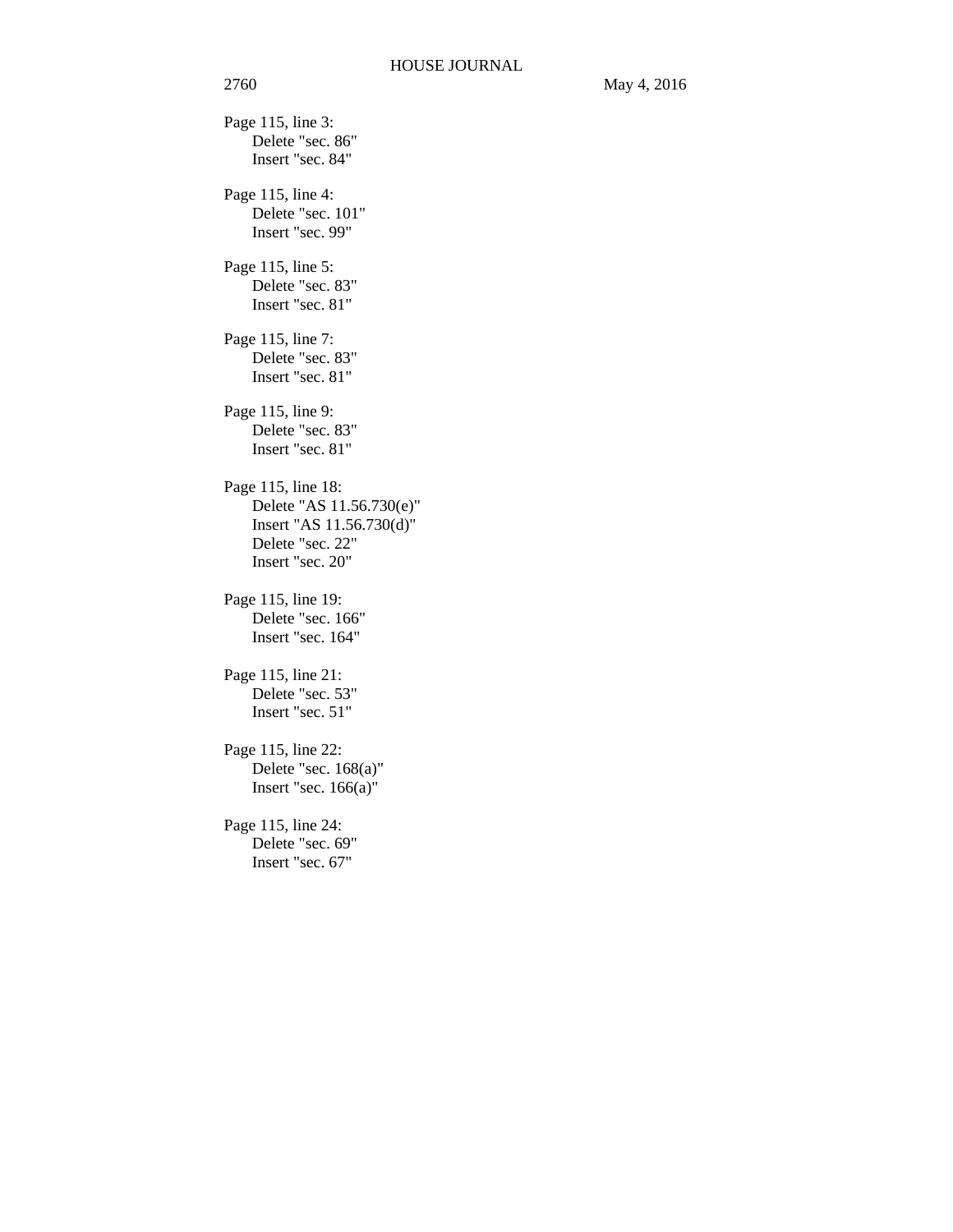Delete "sec. 168(b)" Insert "sec. 166(b)" Page 115, line 27: Delete "sec. 70" Insert "sec. 68" Delete "sec. 168(c)" Insert "sec. 166(c)" Page 115, line 30: Delete "sec. 86" Insert "sec. 84" Delete "sec. 168(d)" Insert "sec. 166(d)" Page 116, line 2: Delete "sec. 105" Insert "sec. 103" Delete "sec. 168(e)" Insert "sec. 166(e)" Page 116, lines 5 - 6: Delete "Sections 3 - 21, 23 - 43, 67 - 70, 72, 79 - 87, 90 - 94, 97, 99 - 101, 142, 148 - 158, 167, 168(b), 168(c), and 168(d)" Insert "Sections 3 - 19, 21 - 41, 65 - 68, 70, 77 - 85, 88 - 92, 95, 97 - 99, 140, 146 - 156, 165, 166(b), 166(c), and 166(d)" Page 116, lines 6 - 7: Delete "and AS 11.56.730(d), enacted by sec. 22 of this Act," Page 116, line 8: Delete "Section 89" Insert "Section 87" Page 116, lines 9 - 10: Delete "Sections 45 - 48, 58, 60, 61, 66, 71, 73 - 78, 95, 96, 98, 102 - 104, 106 - 141, 143 - 146, and 159 - 161" Insert "Sections 43 - 46, 56, 58, 59, 64, 69, 71 - 76, 93, 94, 96, 100

```
- 102, 104 - 139, 141 - 144, 157 -159"
```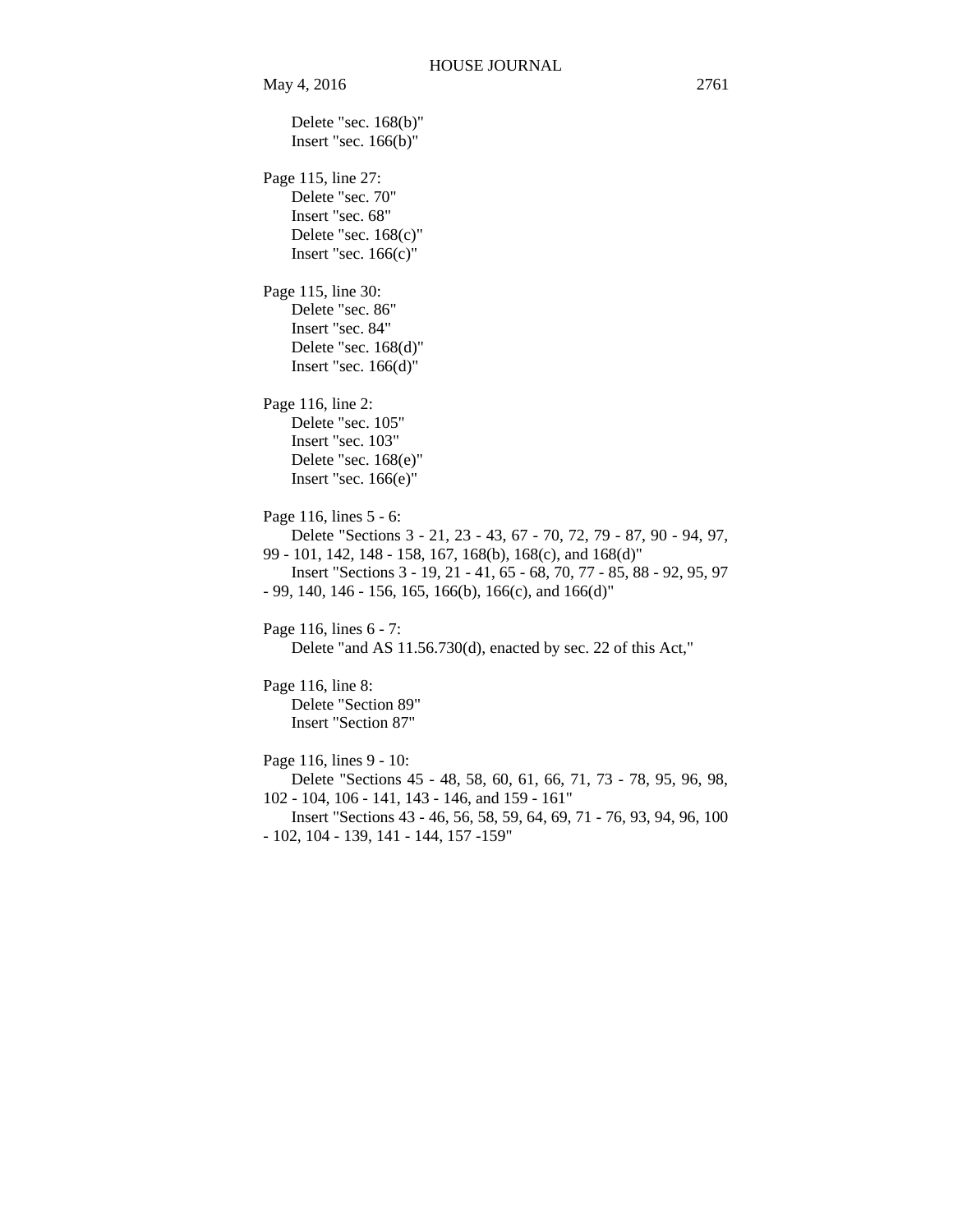Page 116, line 11: Delete "Section 147" Insert "Section 145"

Page 116, line 12: Delete "Sections 44, 49 - 57, 88, 105, 168(a), and 168(e)" Insert "Sections 42, 47 - 55, 86, 103, 166(a), and 166(e)"

Page 116, line 14: Delete "AS 11.56.730(e)" Insert "AS 11.56.730(d)" Delete "sec. 22" Insert "sec. 20" Delete "sec. 166" Insert "sec. 164"

Representative Vazquez moved and asked unanimous consent that Amendment No. 44 be adopted.

Representative Claman objected.

The question being: "Shall Amendment No. 44 be adopted?" The roll was taken with the following result:

HCS CSSSSB 91(FIN) am H Second Reading Amendment No. 44

#### **YEAS: 8 NAYS: 31 EXCUSED: 1 ABSENT: 0**

Yeas: Vazquez, Colver, Johnson, Keller, Lynn, Pruitt, Reinbold, Chenault

Nays: Saddler, Seaton, Spohnholz, Stutes, Talerico, Tarr, Thompson, Tilton, Tuck, Wilson, Wool, Claman, Drummond, Edgmon, Foster, Gara, Gattis, Guttenberg, Herron, Hughes, Josephson, Kawasaki, Kito, Kreiss-Tomkins, LeDoux, Millett, Munoz, Nageak, Neuman, Olson, **Ortiz** 

Excused: Hawker

And so, Amendment No. 44 was not adopted.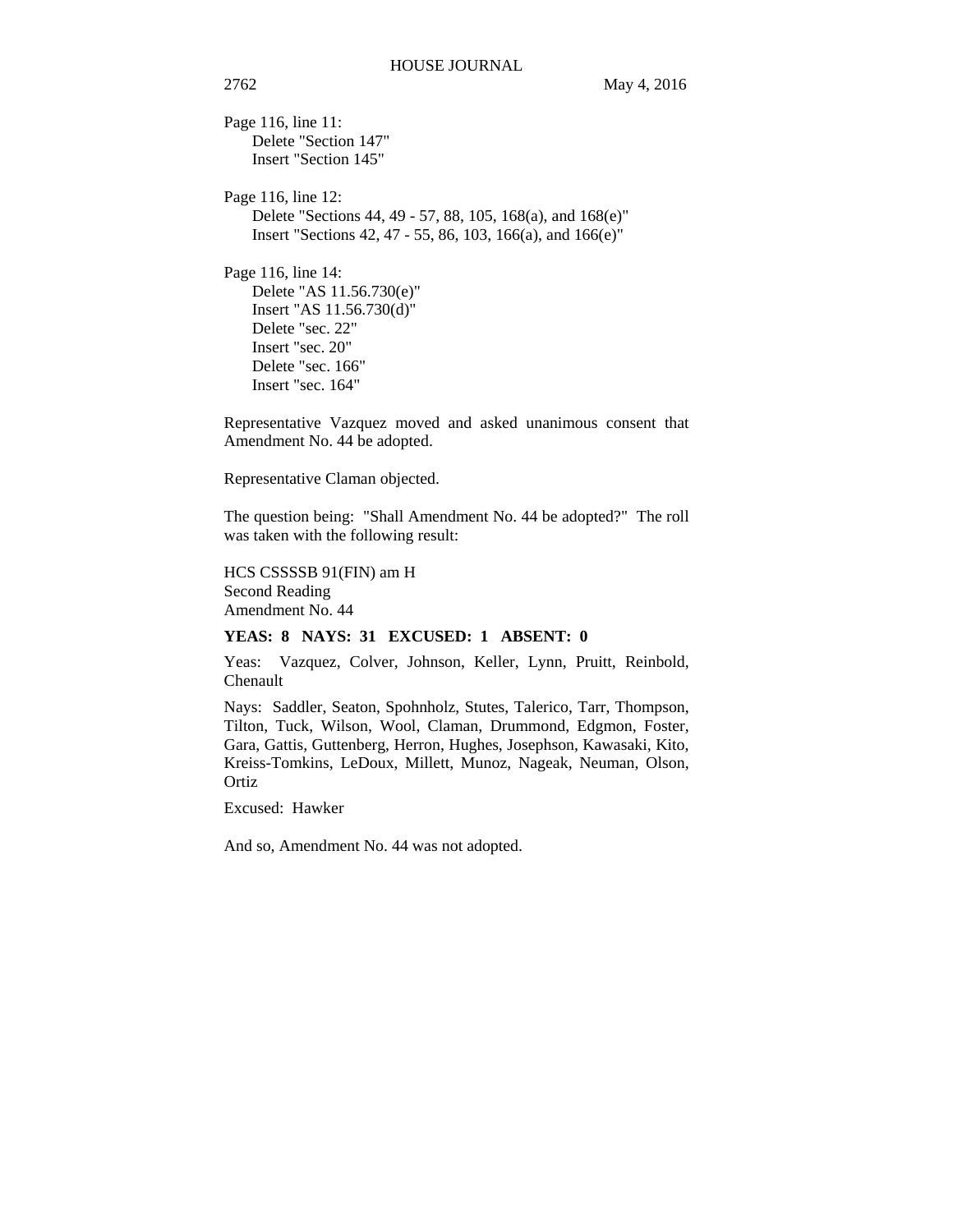May 4, 2016 2763

The Speaker ruled Amendment No. 1 out of order citing Article II, Section 13 of the Constitution of the State of Alaska, Rule 35 of the Uniform Rules, and Section 402 of Mason's Manual.

Representative Reinbold moved and asked unanimous consent to rescind action in failing to adopt Amendment No. 13 (page 2643). There being no objection, it was so ordered.

The question being: "Shall Amendment No. 13 be adopted?" The roll was taken with the following result:

HCS CSSSSB 91(FIN) am H Second Reading Amendment No. 13

### **YEAS: 6 NAYS: 32 EXCUSED: 1 ABSENT: 1**

Yeas: Tuck, Vazquez, Herron, Josephson, Lynn, Reinbold

Nays: Seaton, Spohnholz, Stutes, Talerico, Tarr, Thompson, Tilton, Wilson, Wool, Claman, Colver, Drummond, Edgmon, Gara, Gattis, Guttenberg, Hughes, Johnson, Kawasaki, Keller, Kito, Kreiss-Tomkins, LeDoux, Millett, Munoz, Nageak, Neuman, Olson, Ortiz, Pruitt, Saddler, Chenault

Excused: Hawker

Absent: Foster

And so Amendment No. 13 was not adopted.

Representative Gara moved and asked unanimous consent to rescind action in adopting Amendment No. 4 (page 2634). There being no objection, it was so ordered.

The Speaker ruled Amendment No. 4 out of order citing Article II, Section 13 of the Constitution of the State of Alaska, Rule 35 of the Uniform Rules, and Section 402 of Mason's Manual, and the new title follows:

HOUSE CS FOR CS FOR SS FOR SENATE BILL NO. 91(FIN) am H

"An Act relating to civil in rem forfeiture actions; relating to criminal law and procedure; relating to controlled substances;